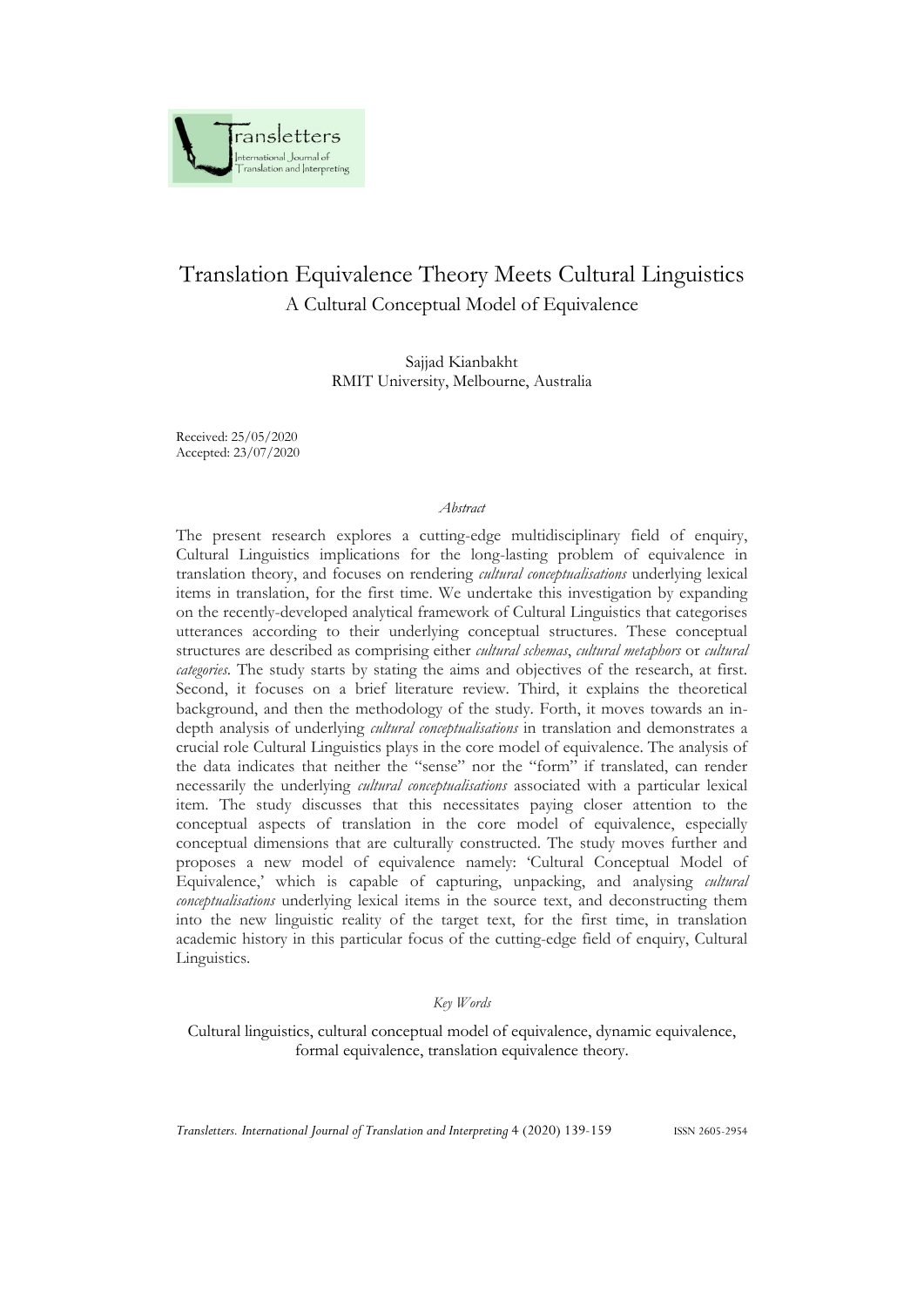#### *Introduction*

The study of culture and language is of course not new, which can be traced back at least to the eighteenth century to the works of prominent scholars such as Wilhelm Von Humboldt (1767–1835), Franz Boas (1858 –1942), Edward Sapir (1884–1939), and Benjamin Whorf (1897–1941). However, the exploration of language and *cultural conceptualisations* in this particular focus, within the recently developed framework of Cultural Linguistics is pretty new, cutting-edge field of enquiry. The goal of this study is to demonstrate some of the implications of the current progressive field of enquiry, Cultural Linguistics (Sharifian, 2017a, 2017b), for translation theory, and for the notion of equivalence in translation studies, in particular. Therefore, the study focuses on the analysis of the translation of culturally-constructed lexical items (see the data analysis), and their underlying *cultural conceptualisations* (see the theoretical framework) in translation between languages that come from cultures distant and different such as English and Persian. Our objective is mainly to apply the theory of Cultural Linguistics to the translation of culturally-constructed elements in order (a) to demonstrate its implications for the notion of equivalence and the translator's daily task, and (b) to propose a new equivalence model namely: 'Cultural Conceptual Model of Equivalence' and thus contribute to the on-going research in translation theory and practice.

#### *A Brief Literature Review*

At the core model of equivalence, there are Cicero's (106–43 B.C.) and Jerome's (348–420 A.D.) fundamental premises, who asserted that translators should adopt different translation models for different translation tasks (Gambier & Van Doorslaer, 2010). For example, Jerome discusses that there are cases where the translator must reproduce the form and keep the word order of the original; while in other cases, he argued that it is more important to transfer the sense of the original, having acceptability of the target readers in mind (Gambier & Van Doorslaer, 2010). Nida in the seminal work, *Toward a Science of Translating* (1964), in a similar vein, distinguishes between formal and dynamic models of equivalence. Formal equivalence focuses on a faithful reproduction of source-text-linguistic form, emphasizing the fidelity to lexical items and grammatical structures of the original. Dynamic equivalence sticks to the sense of the original focusing on the content, adapting the original form to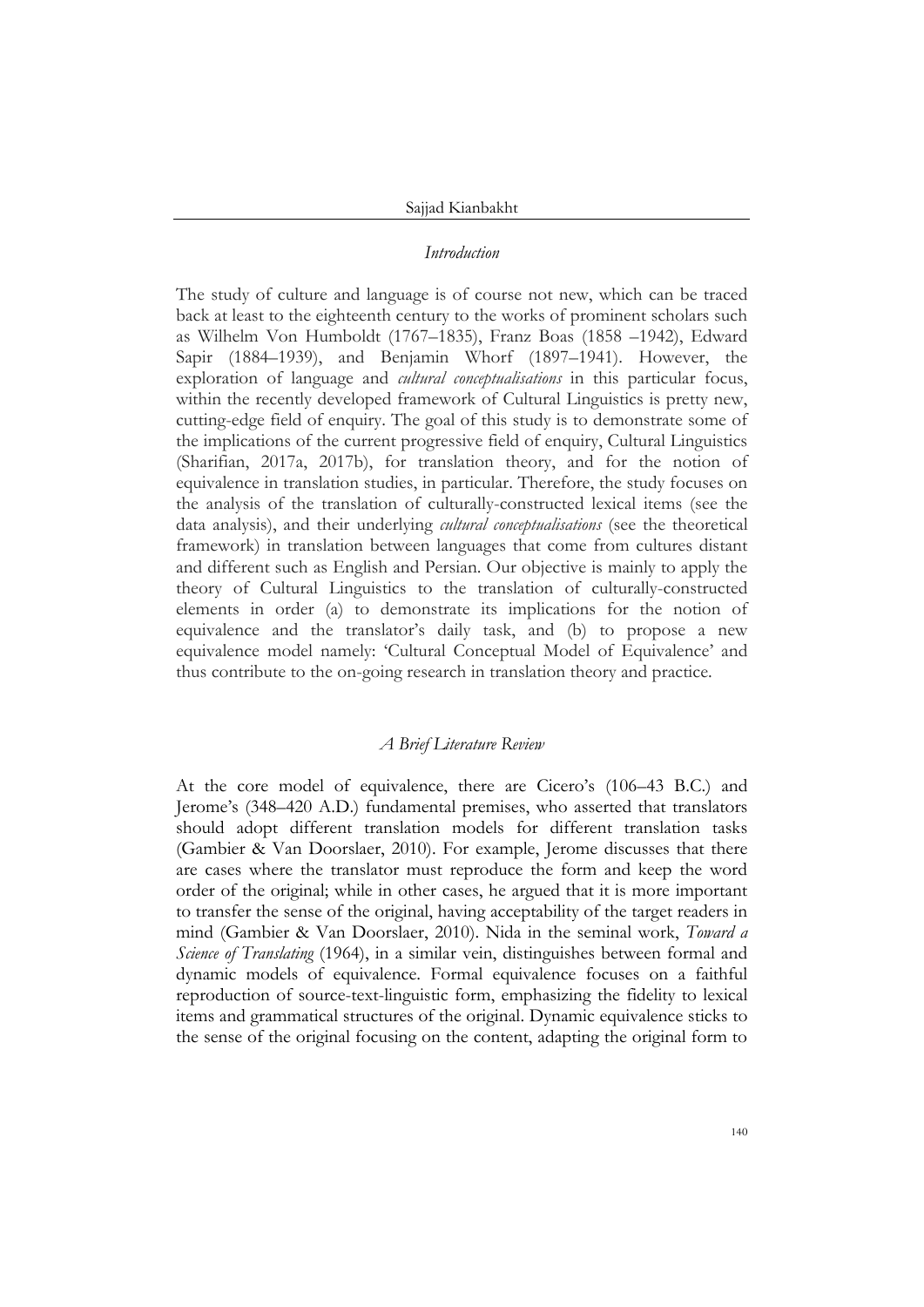the readability of the target text for the target audience. As Gambier and Van Doorslaer, in the *Handbook of Translation Studies* (2010, 2012, 2013, 2016) discuss, formal and dynamic equivalences between the source and the target text elements, which are still language-oriented, and whose theoretical foundations are laid on linguistics, have been the quality yardstick in these models, which remain open to question (Gambier & Stecconi, 2019; Gambier & Van Doorslaer, 2010). Adopting Cultural Linguistics approach to translation (see the methodology), we question these translation equivalence models by arguing that neither the "sense" nor the "form" if translated, can render necessarily the underlying *cultural conceptualisations* (see below) associated with a particular lexical item across the source language to the target language (cf. Sharifian, 2016a; Wilson et al., 2019).

A very good example of this is '*namak'* [salt], which is frequently used for conceptualising funniness of things, words, or people in the Persian language and culture. '*Namak*' has a very significant place in Persian (Sharifian, 2016a). It has many different underlying *cultural conceptualisations* associated with it (Sharifian, 2016a; see the therotical framework for a definition of cultural conceptualisations). An instance of this is '*ba namak*' [salty], which expresses funniness of somebody or something in the Persian language and culture, which conjures up the *cultural conceptualisations* of 'A FUNNY PERSON OR THING' for Persian audiences. However, in translation to English, the lexical item for '*namak'* is 'salt,' which is not capable of activating the same *cultural conceptualisations* of the original source text, for the target audiences correct cultural-conceptual-inferences. On the contrary, 'salty,' as a slang term in English language and culture, is used to describe 'SOMEONE FEELING OR SHOWING RESENTMENT TOWARDS ANOTHER PERSON OR A SITUATION: BITTER OR IRRITATED' (see Merriam-Webster Dictionary, 2019). We can see the extent to which conceptual differences between lexical items across the source language to the target language, can cause miscommunications/misunderstandings in translation between languages that come from cultures distant and different. This necessitates paying closer attention to the conceptual aspects of translation in the core model of equivalence, especially conceptual dimensions that are culturally constructed (cf. Sharifian, 2016a; Wilson et al., 2019). The present research accounts for this long-lasting conceptual problem in translation equivalence models, by expanding on a cutting-edge, recently developed multidisciplinary framework of *cultural conceptualisations*, which are the specific property of Cultural Linguistics framework. The *cultural conceptualisations* that are however remained,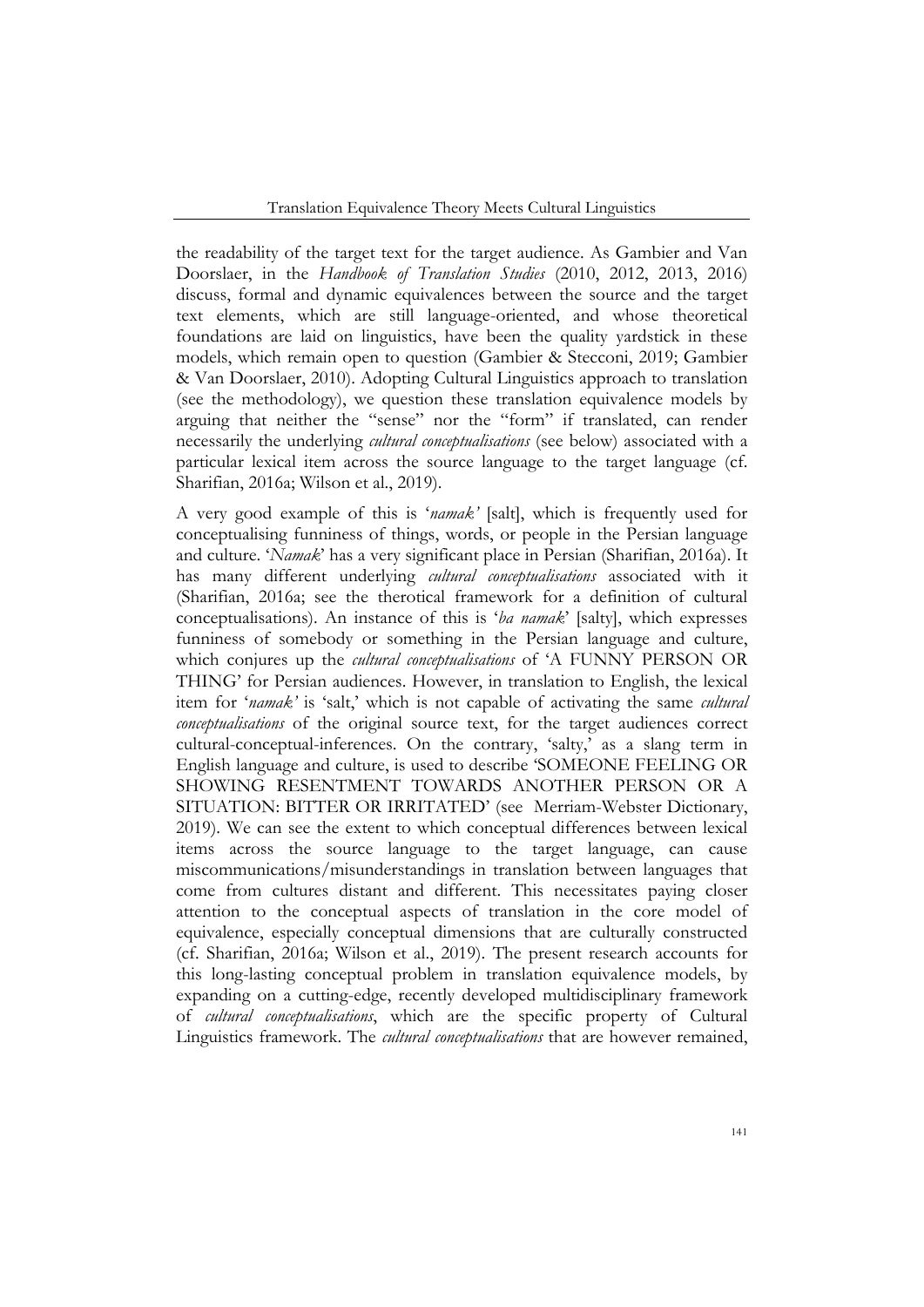#### Sajjad Kianbakht

to date, unexplored in translation studies. The present study, hence, contributes to the on-going debate in translation theory and practice, by proposing a new model of equivalence namely: 'Cultural Conceptual Model of Equivalence,' which is capable of capturing, unpacking, and analysing *cultural conceptualisations* underlying lexical items in the source text, and reconstructing them into the new linguistic reality of the target text (see the methodology).

# *Theoretical Background Cultural Linguistics and Translation Studies*

Cultural Linguistics is a multidisciplinary field of research recently developed in Monash University, Melbourne (Sharifian, 2017a, 2017b), that explores the relationship between language and *cultural conceptualisations* (see also Sharifian, 2003, 2011, 2012, 2015). "Cultural conceptualisations are the tools Cultural Linguistics uses to study aspects of cultural cognition and its instantiation in language" (Peeters, 2016, p. 1). Sharifian explains that Cultural Linguistics (a) assumes that features of human languages communicate and embody conceptualisations, and (b) focuses on the analysis of conceptualisations that are culturally constructed (2011, 2012, 2017a, 2017b). This is highly relevant to this research since culturally-constructed lexical items are subject to significant influence from cultural-conceptual contexts in which they are used. Sharifian (2011) further maintains that the advent of this multidisciplinary area of research "has shifted focus from the relationship of individual cognition and language as highlighted in the cognitive approaches to language, to the relationship between language, cultural conceptualisation and cognition" (Sharifian, 2011, p. 3).

For Cultural Linguistics "language is a cultural form, and that conceptualisations underlying language and language use are largely formed by cultural systems" (Yu, 2007, p. 65). *Cultural conceptualisation* as a central concept here is used in the present research to indicate "patterns of distributed knowledge across the cultural group" (Sharifian, 2011, p. 3), which also covers Strauss and Quinn's (1997) schematisation and schemas (see the section on cultural schemas below), and Lakoff's (1987) categories and metaphors (see the sections on cultural categories & metaphors below), which are of particular importance for the analysis of the translation of culturally-constructed elements. All in all, by moving beyond the current cognitive and linguistic theories and with the aim of analysing the relationship between language and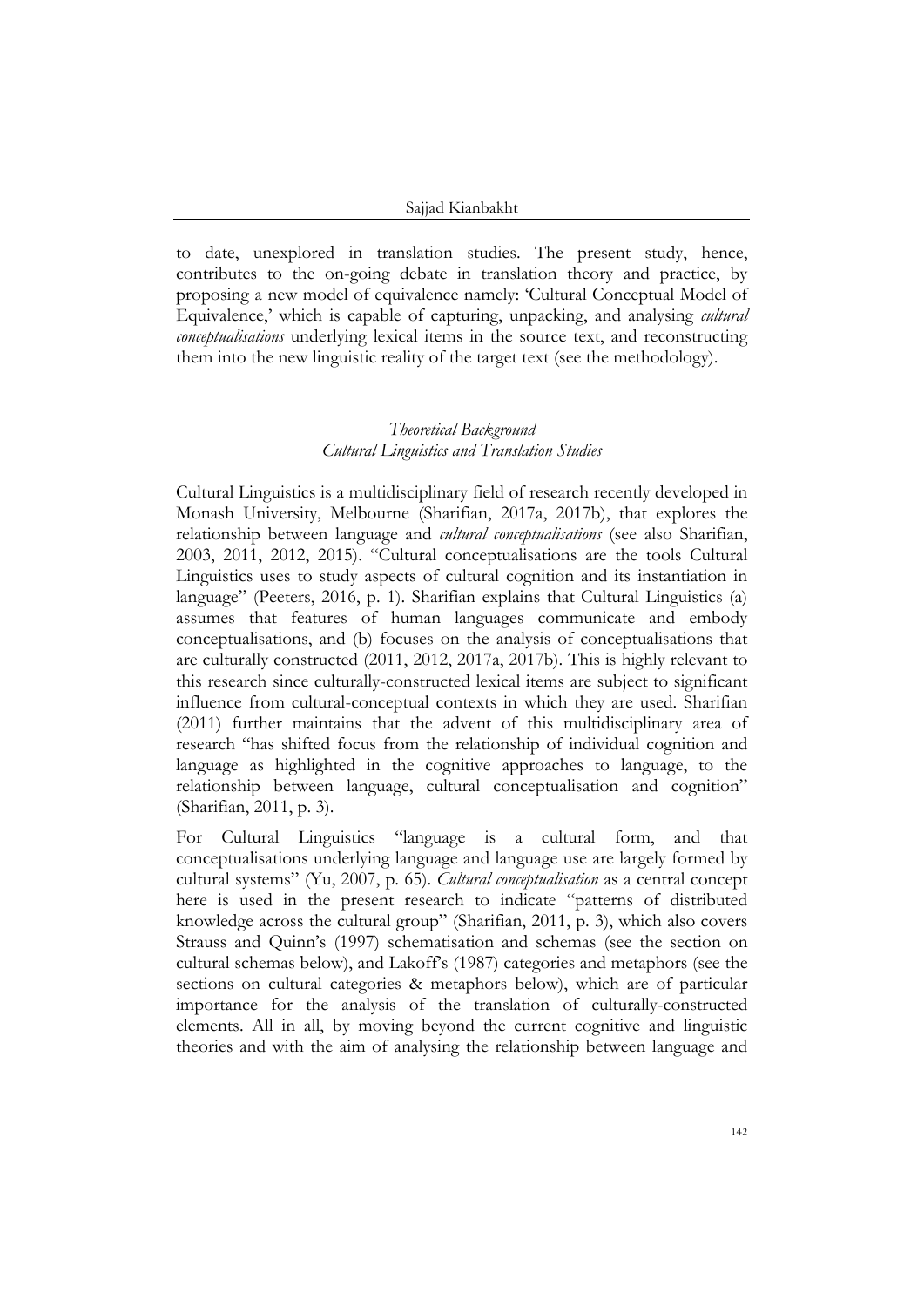*cultural conceptualisations* for describing embodied and culturally-embedded lexical items, Cultural Linguistics (2017a, 2017b) provides coherent multidisciplinary analytical tools in the form of conceptual, analytical units such as *cultural schemas*, *cultural metaphors* and *cultural categories*, which are collectively called *cultural conceptualisations*, that will be applied, for the first time, in this research, to the notion of equivalence in translation theory.

*Cultural conceptualisations* as Sharifian (2017a, 2017b) argues, capture all aspects of human life such as the conceptualisations of life and death, to conceptualisations of emotion, body, religion, gender, marriage, politics, etc. (Sharifian, 2017a, 2017b) encoded and communicated through language features (Slavova & Borysenko, 2018; Wilson et al., 2019). These language features are of special importance for translators in their daily task, for example, culturally-constructed lexical items which do not have equivalence in the target language, semantic and pragmatic meanings of culturally-constructed lexical items, and morpho-syntactic features of them, which pose significant challenges for translators. Since culturally-constructed lexical items, are deeply rooted in a specific culture, consequently, for understanding and translating them, different types of cultural presuppositions are required (Sharifian, 2017b; cf. Stankic, 2017). For this reason, in order to translate a particular culturallyconstructed lexical item, translators need to be aware of both the language and the cultural context of the source text to which that particular lexical item refers so that both the language and the culture can be reconstructed into the new linguistic reality of the target text (Sharifian, 2017b; cf. Muñoz Martín & Cardona Guerra, 2019).

What is of particular importance here is that this cultural context underlying language features is shared by members of a linguistic community collectively (Kecskes, 2015, p. 114). The explanation for this is connected to the fact that as Sharifian (2011, p. 5) maintains language is deeply rooted in a group-level cognition that emerges from the interactions between members of a cultural group. Since language and culture are inseparable, intertwined and closely related, it is evident that language is one of the tools for storing and conveying *cultural conceptualisations* that emerge from the group-level cognition across time and space.

Internationally published autobiographies and weblogs for the global audience are created for different target groups of audiences, that may not essentially fit into a same linguistic and/or cultural community (Sharifian, 2017b; Stankic, 2017), as is the case in the present research's dataset, which is created for the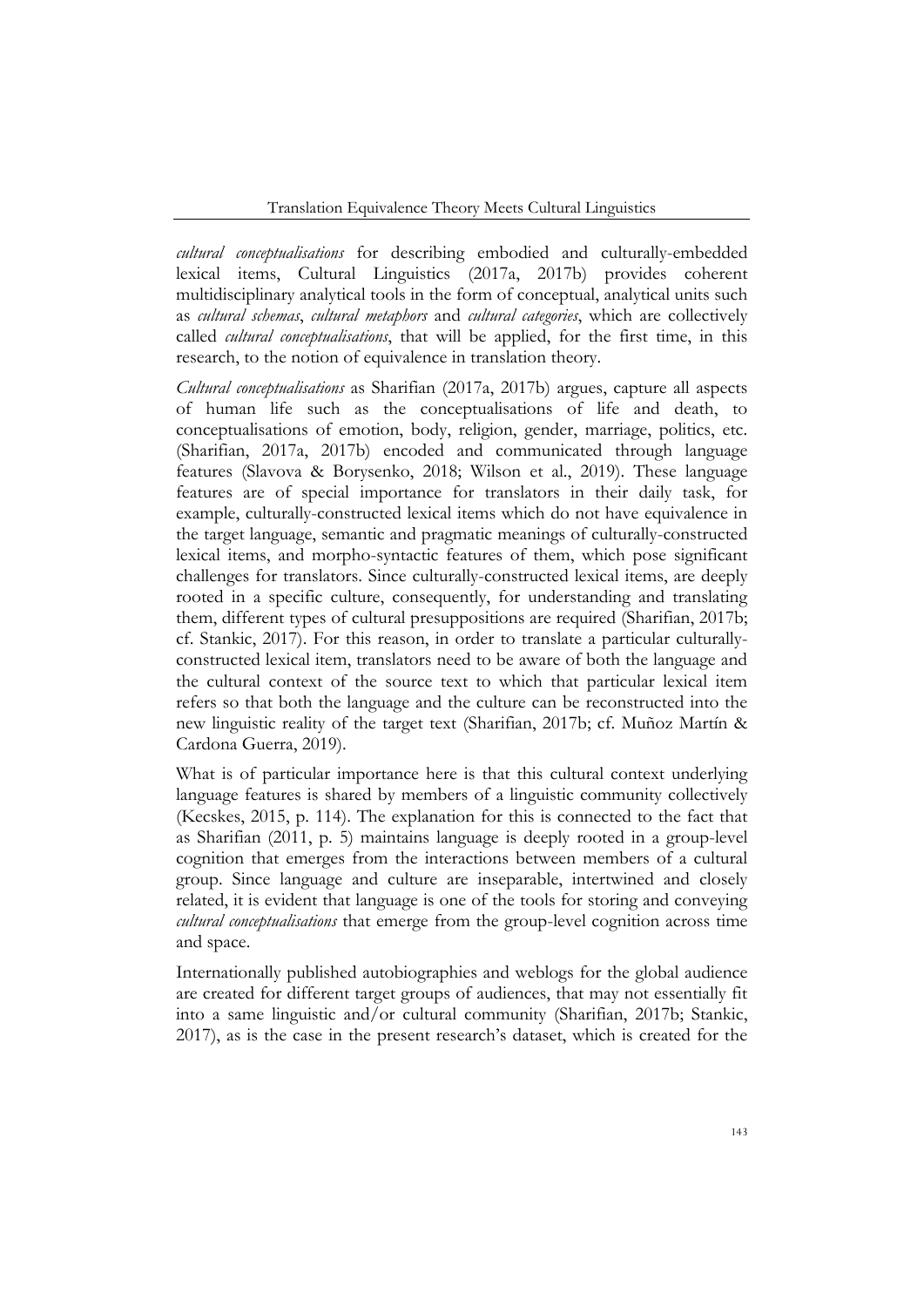Sajjad Kianbakht

global audience. Hence, the authors of this kind of discourse for absorbing a larger audience not only should have in mind the perception of their content by the individual audience, but also the audience as a group. Cultural Linguistics plays a crucial role and accounts for this collective conceptualisation (Sharifian, 2017a, 2017b). Human conceptualisation as Sharifian (2017a, pp. 2-4) argues moves beyond the level of the individual mind, and therefore is collective at the level of a cultural group, and these collective *cultural conceptualisations* form cultural cognition. This collective characteristic of *cultural conceptualisations* is highly relevant to research on the translation of culturally-constructed lexical items, which is often overlooked in current equivalence models, and linguistic and cognitive approaches to translation, which tend to focus merely on the individual level of conceptualisations (Sharifian, 2017bcf. Wilson et al., 2019).

Since the present study compares two languages and cultures through the prism of translation studies, it seems necessary at this point to describe what is the *tertium comparationis* in this comparative analysis. Leuven-Zwart in (1989, 1990) maintains that in the comparative analysis, the basic textual units entering into comparison are called *transemes*. These are units of a relational nature which do not exist a *priori* since they are only valid for the compared texts (Santoyo, 1986; Santoyo & Rabadan, 1991; see also Rojo López, 2002, 2015). As Rojo López (2002, p. 312) argues "the fact that these translation units are established a 'posteriori' does not mean that we cannot previously formulate a general hypothesis that serves as 'tertium comparationis' in the analysis" (see also Hermans, 2019). Hence bearing in mind that the present research deals with the translation of culturally-constructed lexical items, the hypothesis that serves as *tertium comparationis* between the source text and the target text is the notion of *cultural conceptualisations*. *Cultural conceptualisations*, as previously discussed, are conceptual, analytical structures such as *cultural schemas*, *cultural metaphors* and *cultural categories*, which not only exist at the individual level of cognition but also the level of cultural group cognition, that are negotiated across time and space (Sharifian, 2017a, 2017b). These conceptual, analytical tools of the Cultural Linguistics will be explicated in the following sections before moving to the method of data analysis.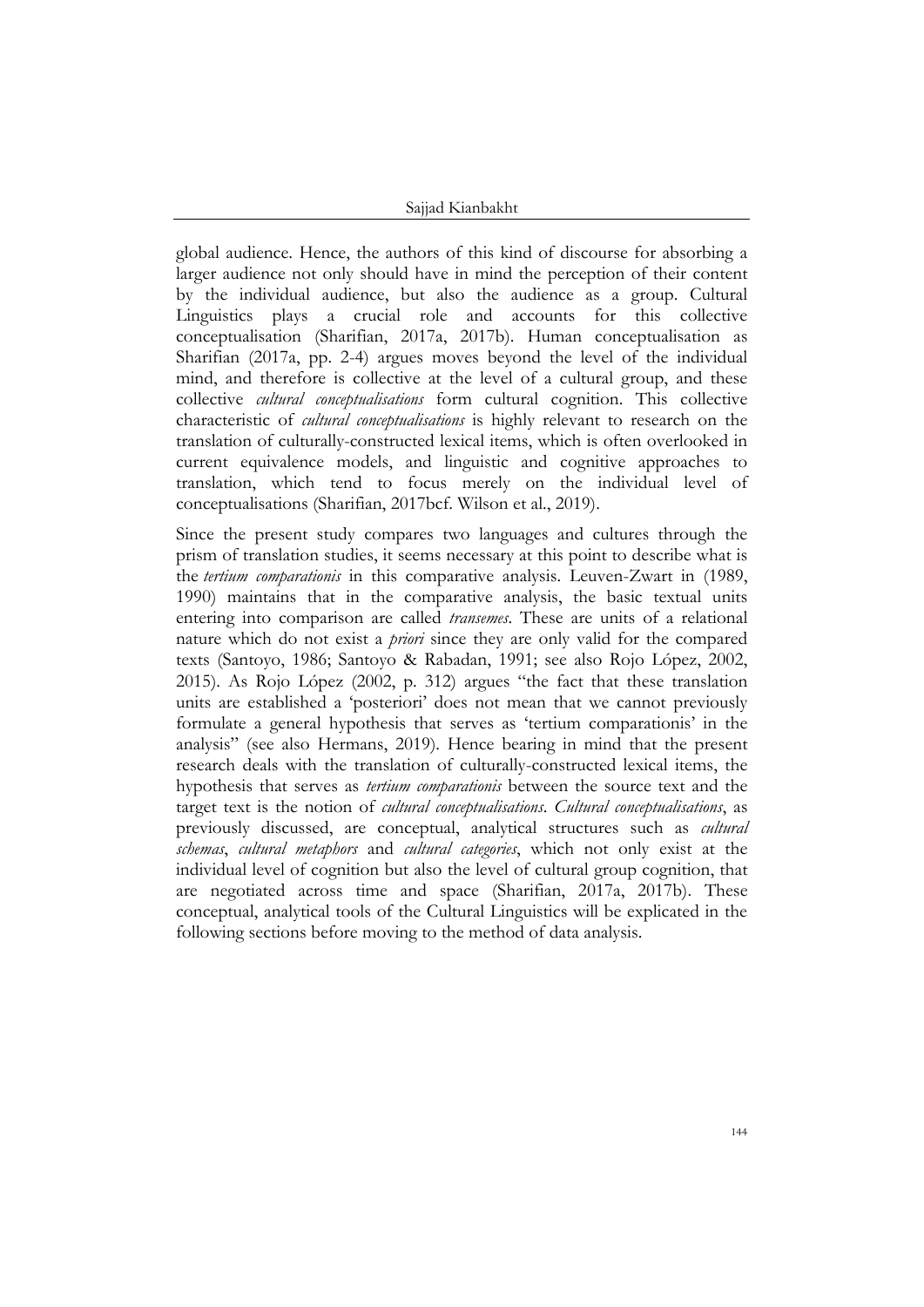#### *Cultural Categories*

Cultural categories are a class of *cultural conceptualisations*, grounded in cultural cognition. They are culturally-constructed conceptual categories that are reflected in the lexicon of human languages (Sharifian, 2017a, 2017b). Cultural categories are rooted in people's cultural experiences gained from their situatedness in a particular culture, and they mirror the structure of attributes perceived in the world which inevitably shape people's thoughts (Polzenhagen & Xia, 2014), such as *emotion categories, event categories, colour categories*, *age categories*, *food categories*, or *kinship categories* (Sharifian, 2017a; 2017b; see the data analysis for the examples of these conceptual, analytical structures).

# *Cultural Metaphors*

Cultural metaphors are "cognitive structures that allow us to understand one conceptual domain in terms of another" (Sharifian, 2013a, p. 1591; cf. Lakoff & Johnson, 1980, p. 5). Cultural metaphors shape the way people think and act in intra-and-intercultural communication, and are categorised as fundamental to human thought and action (Sharifian, 2015, 2017a, 2017b). For example, in the Persian language and culture, the cultural metaphor '*sefid-bakht*' [literal translation: 'white-fate'] refers to marriage (Sharifian & Bagheri, 2019). The underlying cultural conceptualisation is 'HAPPY MARRIED LIFE AS HAVING A WHITE FATE' (Sharifian & Bagheri, 2019) so that mentioning that in Persian cultural conceptualisations happy married life is conceptualised as having a white fate, which has got its roots in old Persian worldview of Zoroastrianism (Sharifian & Bagheri, 2019).

# *Cultural Schemas*

The notion of the *schema* has a very high explanatory power to effectively explain its subject matter (Sharifian, 2001, 2017a, 2017b; Strauss & Quinn, 1997). In general, schemas are "building blocks of cognition that help organise, interpret, and communicate information" (Sharifian, 2016b, p. 507). In particular, cultural schemas are a subclass of schemas that are shaped by culture and function as a foundation for communicating and interpreting cultural meanings (Sharifian, 2015, 2017a, 2017b; Strauss & Quinn, 1997). They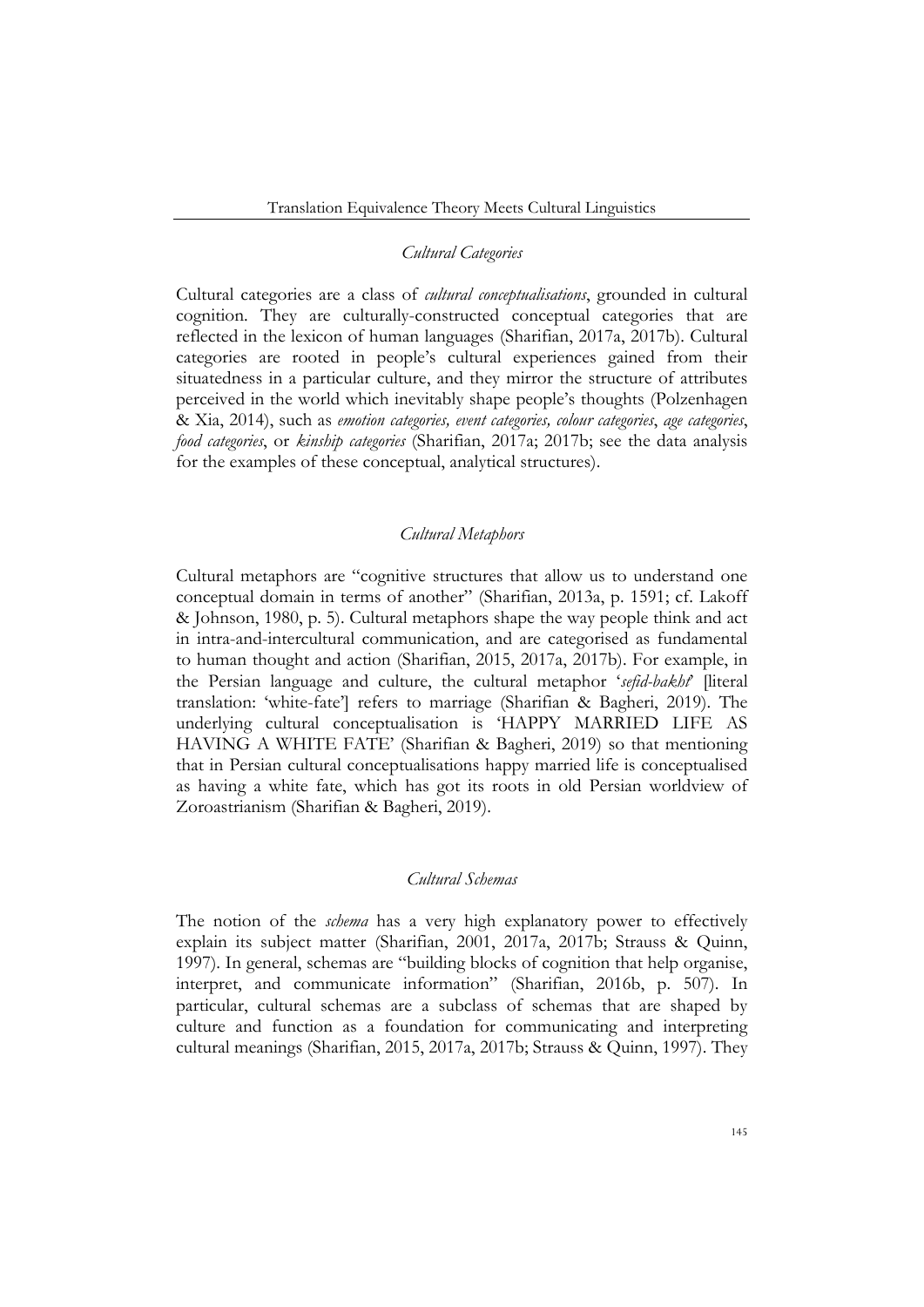include *event schemas*, *role schemas*, *image schemas*, *proposition schemas*, or *emotion schemas* entrenched in cultural knowledge and experience, which are explained as the following:

1. *Event schemas* are "abstracted from our experience of certain events" (Sharifian, 2011, p. 8), such as the event schema of Persian Wedding Celebration.

2. *Role schemas* are "knowledge about social roles which denote sets of behaviours that are expected of people in particular social positions" (Sharifian, 2011, p. 9), such as role schema of a university professor.

3. *Image schemas* are "intermediate abstractions between mental images and abstract propositions that are readily imagined, perhaps as iconic images, and clearly related to physical or social experiences" (Sharifian, 2011, p. 10), for example in an utterance such as 'he has gone off the rails' we are drawing on the image schema of the 'path' to capture the conceptualisation of the domain of 'thinking.' The 'path' image schema in this example shows the application of this image schema to the domain of 'thinking' (cf. Sharifian, 2011).

4. *Proposition schemas* are "abstractions which act as models of thought and behaviour and specify concepts and the relations which hold among them" such as Persian *cultural conceptualisation* of '*khoshbakhti*/happiness' as predestined fate (Sharifian, 2011, p. 10; see also Sharifian & Bagheri, 2019).

5. *Emotion schemas* pave our way to "define, explain and understand emotions primarily by reference to the events and situations in which they occur" (Sharifian, 2011, p. 11), such as Persian *cultural emotion schema* of '*khejālat*,' which is multilayered and overlaps with three different *cultural emotion schemas* in English namely: embarrassment, shyness and shame (Sharifian, 2017a; Sharifian & Bagheri, 2019; see also the data analysis for the application of these conceptual, analytical structures to the study's method of data analysis).

#### *Corpus*

The corpus of the study was collected from an online publically available weblog: *My Persian Corner* accessed via [https://www.mypersiancorner.com.](https://www.mypersiancorner.com/) It is an autobiography of an author born and raised in the US, from Persian Parents, depicting Persian heritage, language and culture aimed at the global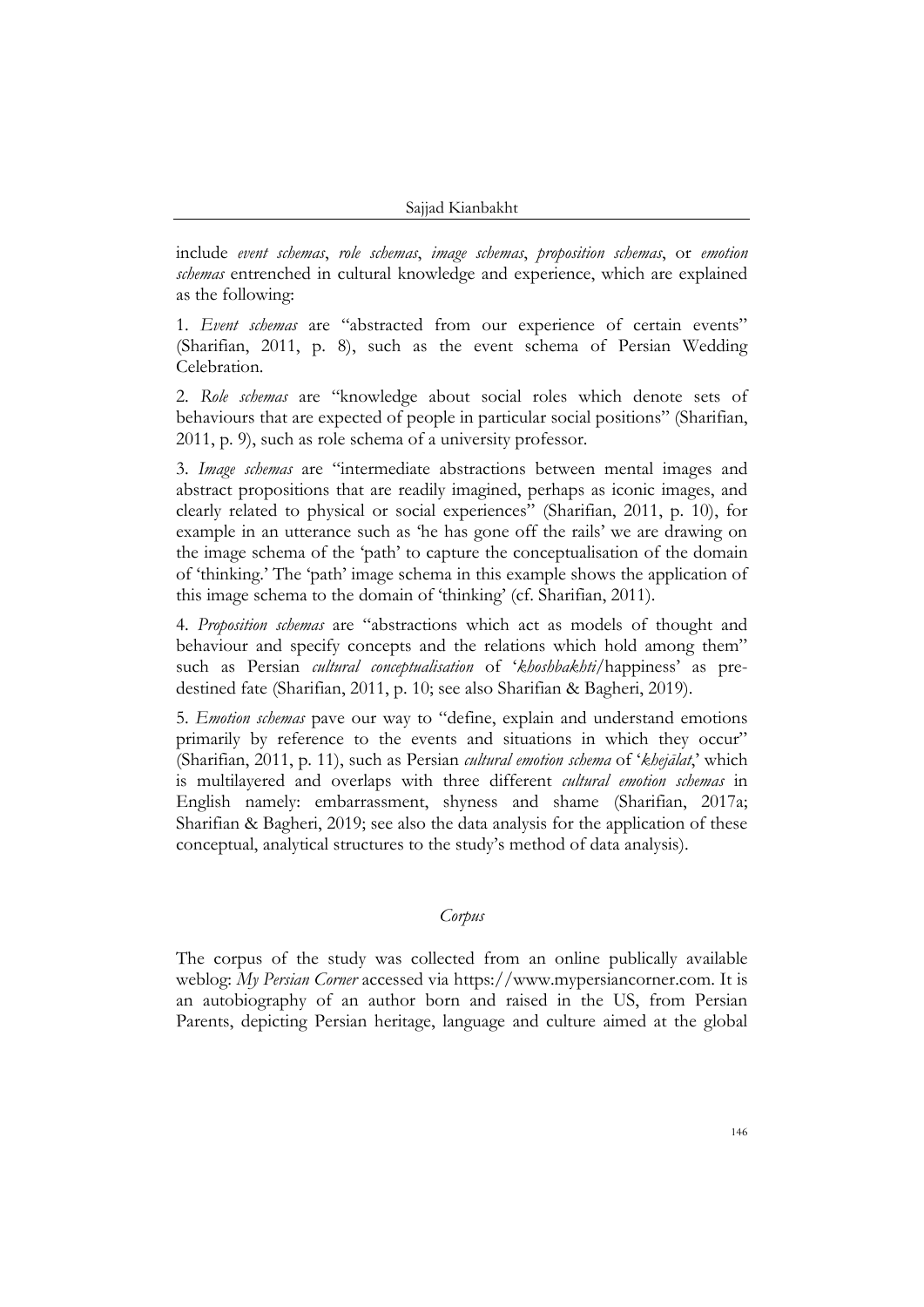audience. The English translations of the analysed Persian source texts have been provided on the same weblog by Ponita Fallahi (2018, 2019).

# *Methodology Functionalism in Translation Studies*

Before proceeding to explain the procedure of data analysis, it is necessary to discuss functional equivalence in translation, which is highly relevant to the method of analysis proposed in this study. Shuttleworth and Cowie in the *Dictionary of Translation Studies* (1997, p. 64) argue that functional equivalence is the kind of equivalence reflected in a target text which aims to adapt the function of the original source text in order to suit the specific context for which it has been produced (see also Nord, 2018).

In general, when translators find an instance of a culturally-constructed lexical item in the source text, they assign a function to that instance within an overall skopos of the translation task (Reiss & Vermeer, 2014), and use this function to find solutions they consider adequate (Rojo Lopez, 2002, 2015). Such solutions may or may not be acceptable to the target readers of the translated text. Hence, here we are not dealing with a total equivalence, but with a correspondence that may or may not be acceptable to the readers of the target text. From this perspective, the important issue is not to ask whether the semantic import of the target language instances is or is not a total equivalent of that of the source language instances, but whether their textual function as activators of *cultural conceptualisations* is or is not equivalent to that of the source text instances (cf. Rojo Lopez, 2002, 2015). In this way, based on Nord's Functionalism in translation (2010, p. 186), the instances of the target text are considered as functional equivalents of that of the source text if these instances comply with the textual function involved and if there is a high degree of correspondence between the semantic-pragmatic and stylistic information of the conceptual structures, e.g. *cultural schemas*, *cultural metaphors* and *cultural categories* they activate (see also Nord, 2018, pp. 219-230). Based on this assumption (Rojo Lopez, 2002, p. 316) that the translation of a culturallyconstructed element should be compared to the 'conceptual profile' of the source text's elements; that is, to the *cultural conceptualisations* they activate, then the important step here is to analyse the function carried out by source text's elements within the source culture (see also Rojo Lopez, 2002). This way, the source text element's 'conceptual profile' forms a norm which serves as a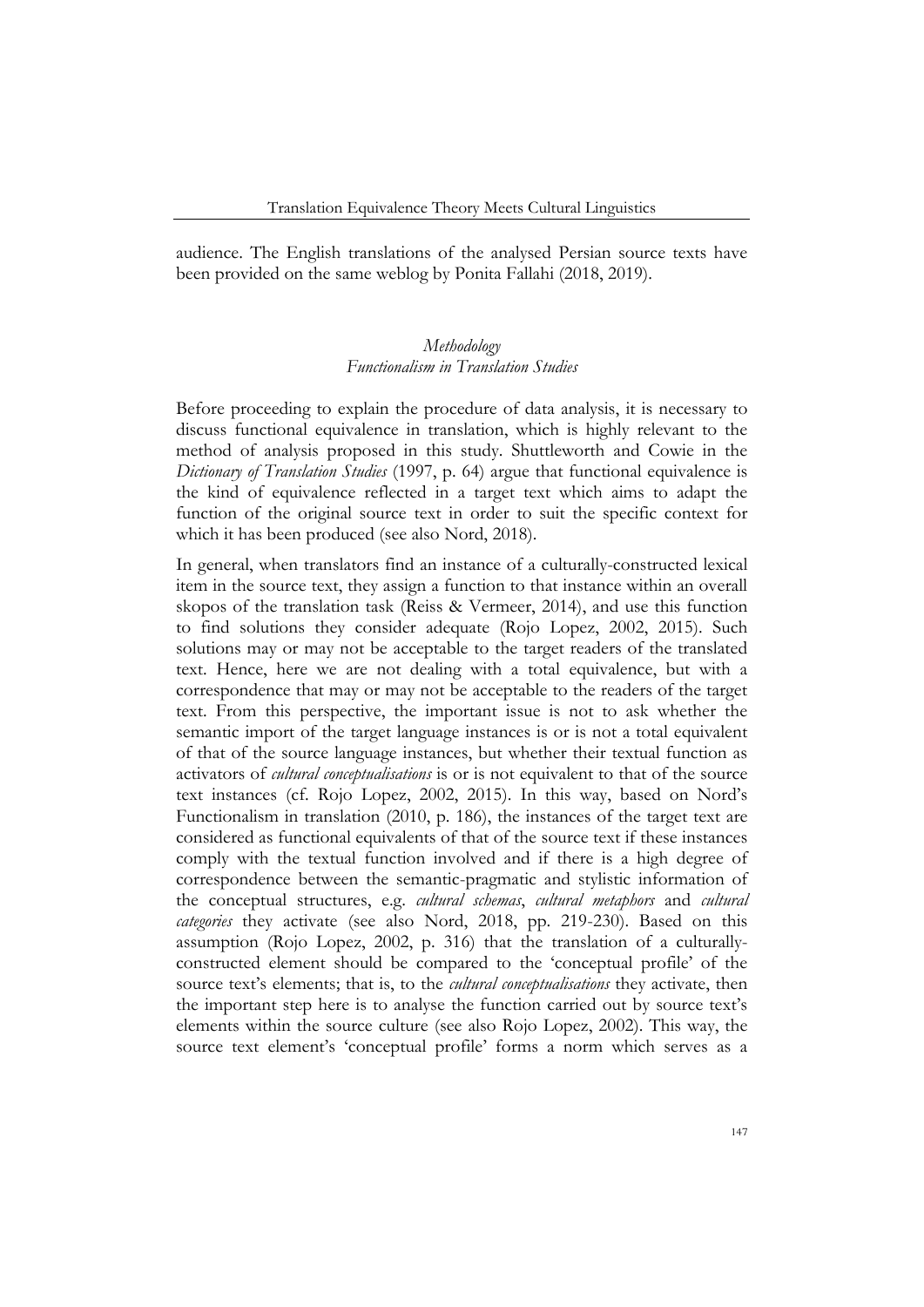framework to decide the adequacy of the target text's element based on the *cultural conceptualisations* it activates within the target culture (cf. Rojo Lopez, 2002, 2015; Wilson et al., 2019).

#### *Cultural Conceptual Equivalence*

Susan Bassnett in *The Oxford Handbook of Translation Studies* discusses that the Functionalist approach is broadly also said to be a cultural approach, which has been applied by translators, as cross-cultural mediators, to a wide range of texts such as the autobiographies and the like (Bassnett, 2011). According to the Functionalist approach, as Nord (2010) argues:

In order to make their texts work, text producers will try to provide them with (linguistic or non-linguistic) markers indicating the function the text is intended for, such as [a] particular format, specific syntactic structures or stylistic devices. (Nord, 2010, p. 186)

This means that as Katharina Reiss and Hans Vermeer in *Towards A General Theory of Translational Action: Skopos Theory Explained* (2014) discuss, based on the Functionalist approach, the intended function (skopos) of the source text element should be the main focus of the translator as a cross-cultural mediator. The function is transferred to the target readers by the target text translated element, which creates conceptual structures, *cultural conceptualisations* in the mind of readers to enable them to receive the target text element in the same way as it was intended for the source text readers (see also Nord, 2018).

Therefore, the basic translator task is to mediate the *cultural conceptualisation*s of source text senders and target text receptors in the translation task (see also Neubert & Shreve, 1992; Rojo Lopez, 2002, 2015). The aim of this translation task as a purposeful activity (Nord, 2018), is to achieve a 'cultural conceptual equivalence' in translation, in order to transfer concepts across the source language to the target language, which consequently balances two important notions in translation: the linguistic expressions and the *cultural conceptualisations* they invoke. This viewpoint is supported by several other scholars such as Wilson and colleagues (2019), and it is in line with the current shift towards conceptual transfer in translation, language and cultural studies (Brekhus & Ignatow, 2019; Sharifian et al., 2019; Wilson et al., 2019; Strandell, 2019).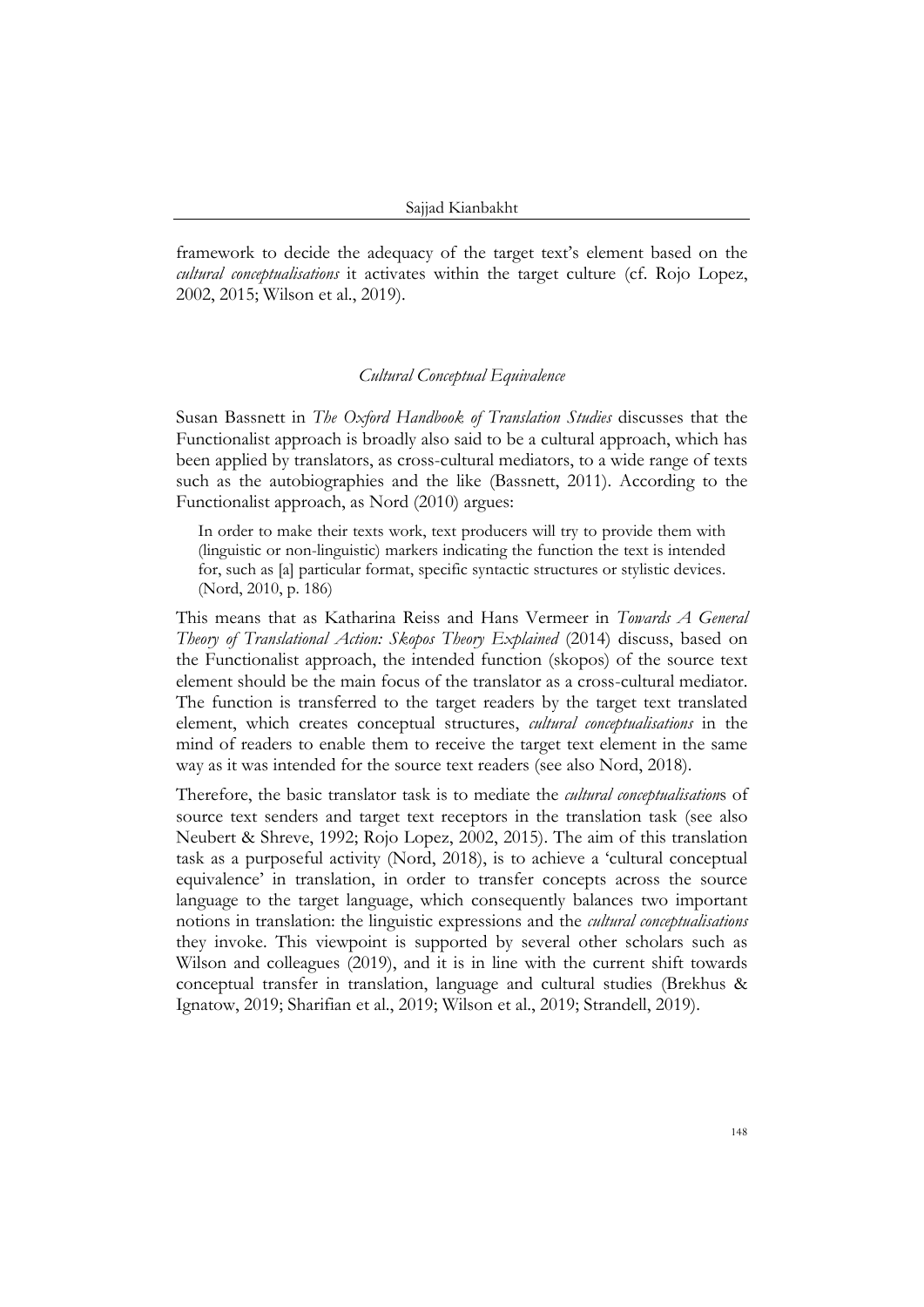This translation task, as previously discussed, requires the translator to be aware of not only the language but also, more importantly, the culture in the source text. They need to break down cultures and analyse their components in the source text so that both the language and the culture can be reconstructed into the new linguistic reality of the target text (cf. Munoz Basols, 2012). In other words, the translator needs to be aware of not only the differences between the source text audience *cultural conceptualisations* and the target text audience *cultural conceptualisations* but also of how textual and linguistic processes are linked to 'cultural-conceptualisation-based-knowledge,' that is the link between the linguistic expressions and the *cultural conceptualisations* they invoke.

All in all, proposing Cultural Linguistics as a method of analysis in Translation Studies, the present research intends to facilitate the translator's task by using a new equivalence model based on the interaction between the text (textual, linguistic knowledge) and the *cultural conceptualisations* (extra-linguistic knowledge) of the text interpreter. The translator's task in the model of 'cultural conceptual equivalence' proposed here, is to mediate their analysis to the comprehension process (see the data analysis), considering that their task is to project the source language *cultural conceptualisations* (e.g. *cultural schemas*, *cultural categories*, and *cultural metaphors*) onto the target language linguistic elements that invoke a *cultural conceptualisation* which should be, as much as possible, semantically, pragmatically and stylistically equivalent to that activated by the source text elements (cf. Sharifian, 2014, 2017a). The new model of 'cultural conceptual equivalence' as discussed before, proposes that *cultural conceptualisations* are the *tertium comparationis* in the translation of culturallyconstructed elements, and only if the target-text-linguistic elements activate the relevant *cultural conceptualisations* for the interpretation of the text in the mind of the readers, will then target audience be able to draw the correct culturalconceptual-inferences on the basis of their system of *cultural conceptualisations*. From this perspective, through adopting 'cultural conceptual equivalence' model in translation, the translator becomes a kind of 'cultural linguistics mediator' between two different systems of *cultural conceptualisations* that each linguistic community has. This way, the translator will consequently be able to produce efficient functional translations, both culturally and linguistically, for successful/effective intercultural communication (see Sharifian, 2018). A phenomenon that needs desperate attention and exploration, perhaps more than ever in the history of human interaction (cf. Sharifian et al., 2019).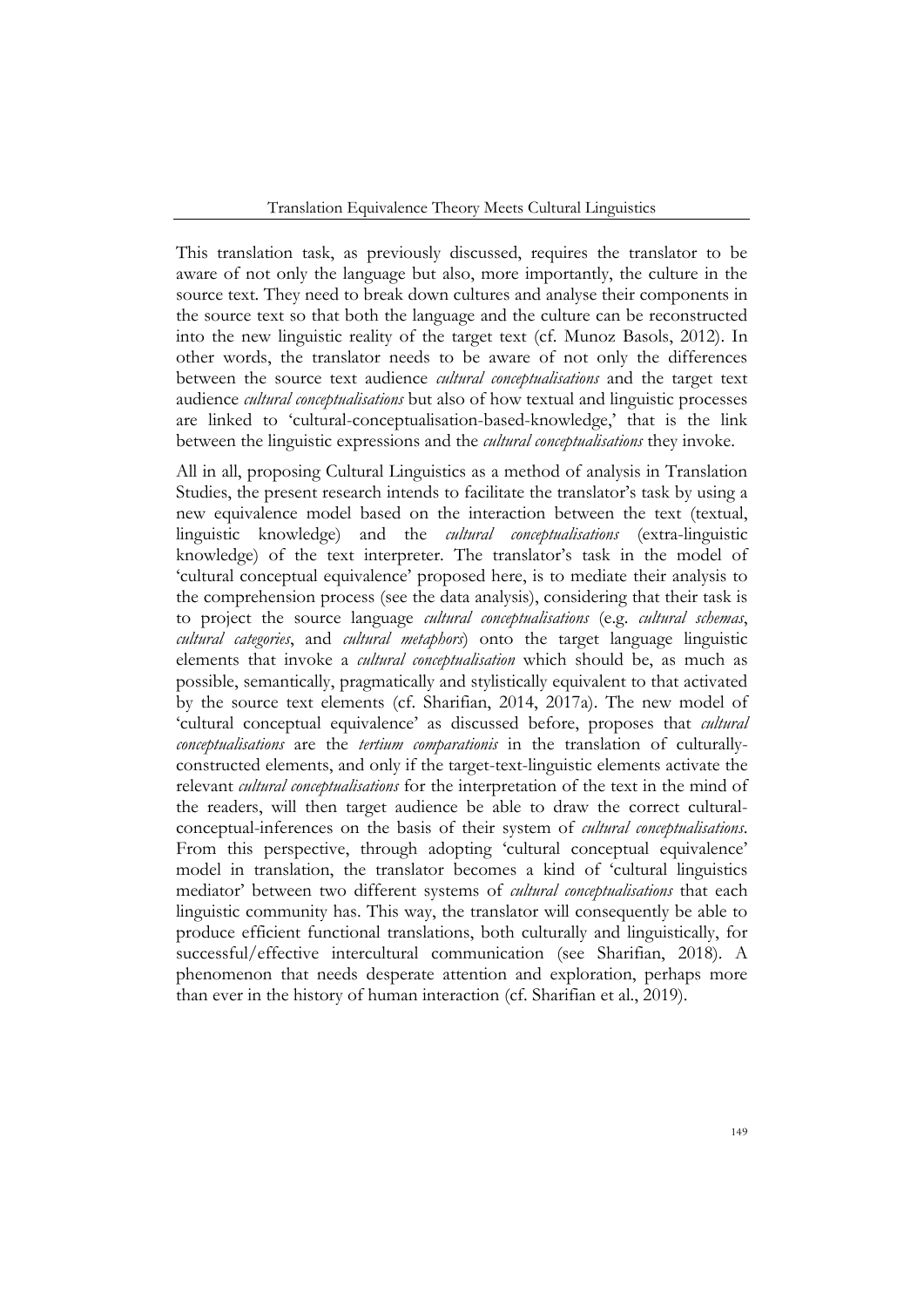## *Procedure of Data Analysis*

For operationalizing the method of data analysis, the analysis procedure has been conducted in multiple essential phases. In the first phase, the source text Persian expression has been presented using English transliteration, along with its back-translation. At the end of this section, we indicated the name of the source where the example has been collected, and the number of the paragraph where the example was found. In the second phase, we presented the target text English translations. In this section, the source is also indicated and the paragraph number where the translation was found. The third phase is the analysis phase, which entails the context-specific information about the events, objects and persons of the dialogues of the texts and other relevant features of the context (the surrounding objects and events). This section also offers a comparative textual and para-textual analysis of source text elements implementing the proposed model, and their translation counterparts in the target text applying the analytical framework of Cultural Linguistics which focuses on *cultural categories*, *cultural metaphors* and *cultural schemas* activated in the mind of the audience. We discussed which *cultural categories*, *cultural metaphors,* or *cultural schemas* they invoke in the mind of the audience, whether they are the same or not. And what their similarities and differences denote in terms of the cultural values that are upheld in each particular language and culture, which led to patterns and *cultural conceptualisations* underlying the corpus, and allowed the researchers to describe how translators dealt with the challenges these *cultural conceptualisations* imposed, and what translations methods adopted in confronting these challenges. We have also proposed an alternative translation of the analyzed culturally-constructed expressions adopting the 'cultural conceptual equivalence' model presented in this study.

#### *Data Analysis*

The data analysis was both quantitative and qualitative, yet for the purpose of this research, we focused, first and foremost, on the findings obtained from the qualitative analysis. Seventy-three items were collected and analyzed in this research. Due to the space limitations of this paper, only some examples, including one for each analytical tools of *cultural conceptualisations*, i.e. *cultural schemas*, *cultural metaphors*, and *cultural categories* have been presented, those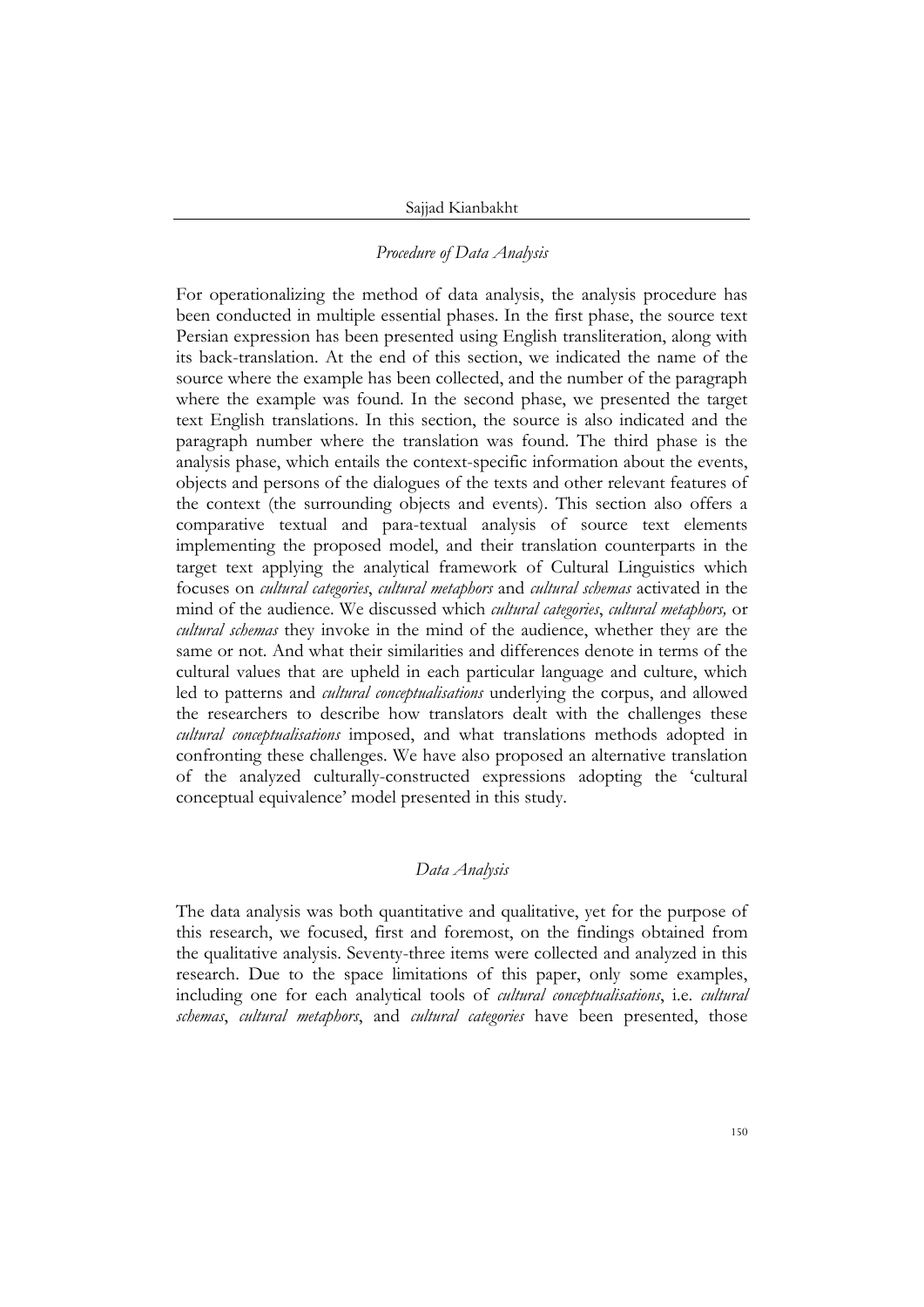interested in this research may contact the authors for the full version of the research.

#### **Example 1**

### **Persian Source Text:** *Ghābel na-dāreh* (My Persian Corner, 2018, p. 14).

# Worthy not-have.

# **English Target Text:** It is not worthy of you (Fallahi, 2018, p. 14).

**Analysis:** This culturally-constructed expression, '*ghābel na-dāreh*,' invokes the cultural conceptualisation, 'YOU ARE MORE PRECIOUS THAN WHAT YOU HAVE BOUGHT OR WHAT YOU HAVE BEEN OFFERED (E.G. A SERVICE OR A COMMODITY SUCH AS JEWELRY), SO THAT YOU DO NOT NEED TO PAY FOR IT' (see below for more explanations). '*Ghābel na-dāreh*' is closely tied to the Persian cultural schema of '*taārof*,' which is a very common culturally-constructed Persian norm. '*Taārof*' underlies a significant part of everyday social interactions in Persian, and it is one of the most fundamental notions to understand about Persian culture (Sharifian, 2011, p. 144). It denotes 'compliment(s),' 'offer,' 'courtesy,' 'flattery' in Persian (Aryanpur Kashani & Aryanpur Kashani, 1984, p. 226; see also Sharifian, 2013, p. 99), which has no direct equivalence in English. In this example, in the source text, at the author-audience level, the author draws on the Persian cultural schema of '*taārof*' (Sharifian, 2011, 2016a; Sharifian & Jamarani, 2013b; see below), and the reference to this Persian cultural schema is explicit.

In general, '*taārof*' has been translated into English as 'social etiquette,' 'ritual politeness,' etc. (see Sharifian, 2016a; see also Pourmohammadi, 2018); however, none of these notions really captures what this cultural schema is.

'*Taārof*' underlies a wide variety of speech acts in Persian, for instance, in this excerpt, it underlies the speech act of 'offering goods,' for example when you buy some goods, let us say a piece of jewellery, and you ask for the price, and instead of the price, you hear '*taārof*' from the salesman (see Sharifian, 2016a; see also Sharifian and Bagheri, 2019). Hence, that is the underlying cultural schema, which is called '*taārof'* in the Persian.

In the next layer, '*taārof'* got associated with a speech act of 'offering goods' (Sharifian, 2016a), for instance, in this excerpt, the salesman is offering a piece of jewellery, out of '*taārof*.'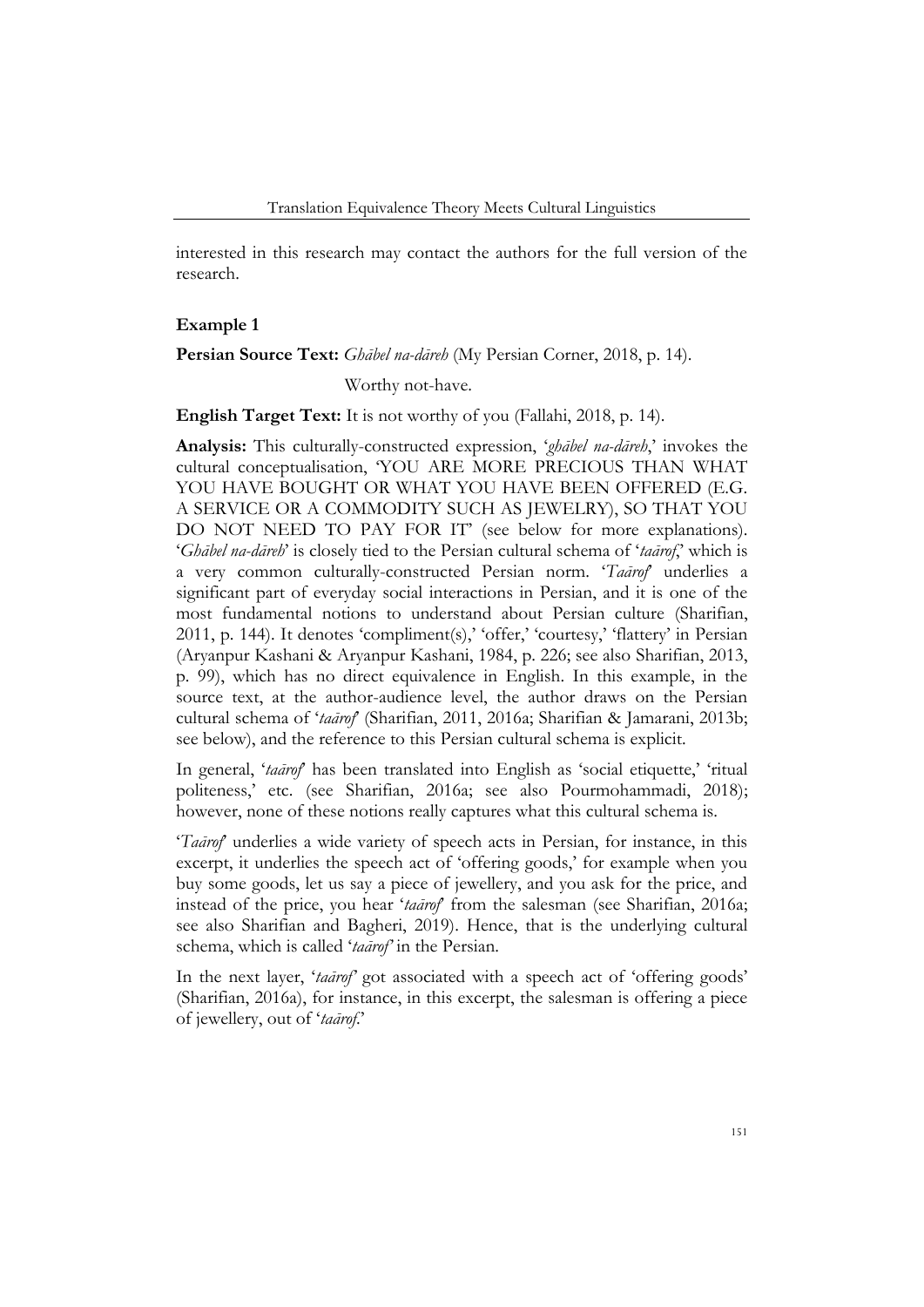That particular speech act, then, got associated with a number of pragmatic units (Sharifian, 2016a). Therefore, one of the pragmatic units of, for example, the speech act of 'offering goods,' such as 'offering a piece of jewellery,' which is associated with 'taarof', is: 'insist on the offer for several turns' (Sharifian, 2016a).

Hence, the underlying cultural schema is broad and is associated with a number of speech acts, one of the speech acts, is 'offering goods,' such as 'offering a piece of jewellery.' Then, one of the pragmatic units associated with this speech act, activated in Persians' minds is: 'insist on the offer for several turns,' which is a very common norm in Persian culture.

Finally, the actual linguistic realisation of this can again be in several different formats (see Sharifian, 2016a). One of them activated in Persians' minds is: '*ghābel nadāreh* [you are more precious than what you have bought so that you do not need to pay for it, it is on me, be my guest], and the salesman insists on this for several times, and the customer refuses that for several times, out of what in Persian culture is called '*taarof*,' until the salesman, eventually, tells the price, and the customer makes the payment (see Sharifian, 2016a; see also Pourmohammadi, 2018). Such a relationship between cultural schemas, speech acts, their pragmatic units, and their actual linguistics realizations, can be described by Cultural linguistics analytical framework.

As outlined above, the cultural schema of '*taārof*' is defined as 'compliment(s),' 'offer,' 'courtesy,' 'flattery' in Persian according to Aryanpour Dictionary (1984, p. 226; see also Sharifian, 2013, p. 99), and in this excerpt, the expression '*ghābel nadāreh*' conjures up an 'un-serious offer' in the mind of the source languageand-culture-audience, with a special culturally-constructed function. In the target text, at the translator-audience level, the translator adopts the paraphrase translation method, "it is not worthy of you" (Fallahi, 2018, p. 14), and uses the neutral expression 'not worthy of you,' which is not capable of recreating the same cultural conceptualisation, 'YOU ARE MORE PRECIOUS THAN WHAT YOU HAVE BOUGHT, SO THAT YOU DO NOT NEED TO PAY FOR IT,' in the target text, in order to activate the same impact of the original source text for the target audience's correct cultural-conceptualinferences, which consequently impairs the function of the original. All in all, the 'cultural conceptual equivalent' of '*ghābel nadāreh*' is: 'IT IS ON ME/BE MY GUEST.' Overall, the cultural conceptual model proposed here is capable of capturing cultural schemas, and describing, analysing, unpacking such a relationship between cultural schemas, their speech acts, their associated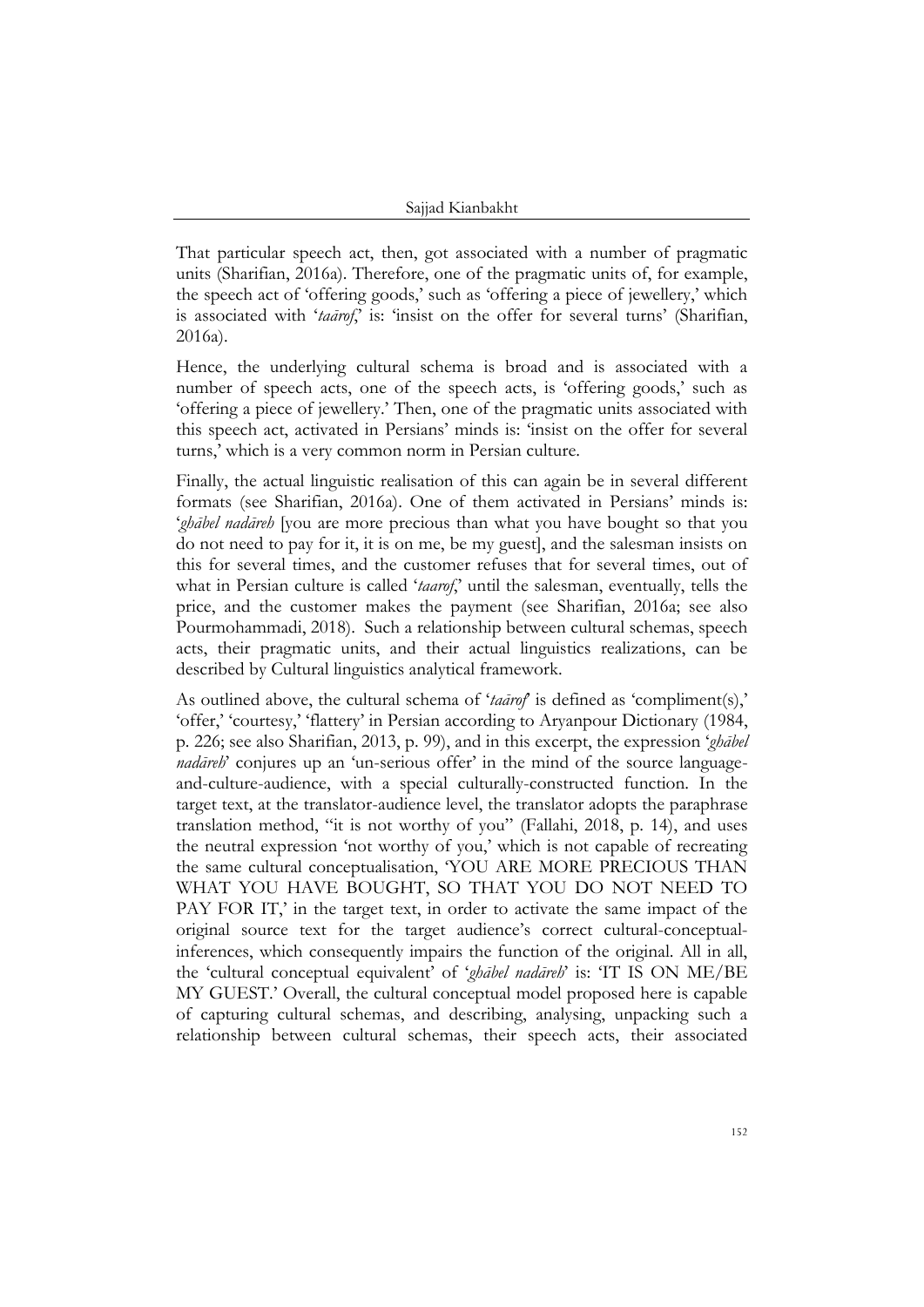pragmatic units, and their actual linguistic realisations for translators, which the existing translation models are not capable of, in deconstructing the translation of culturally-constructed elements across the source language to the target language.

# **Example 2 Persian Source Text:** *Fadā*-*ye sar-et* (My Persian Corner, 2018, p. 3). Sacrifice-for head-your.

**English Target Text:** May it be sacrificed for your head (Fallahi, 2018, p. 3).

**Analysis:** This culturally-constructed expression, '*fadā*-*ye sar-et*,' is used in a wide variety of speech acts in the Persian language and culture, for instance, in a situation where you have crashed your father's car, and got afraid that he will reprimand you seriously. But, instead, he reacts to this situation by saying: '*fadāye saret*.' It invokes the cultural conceptualisation, 'DON'T WORRY ABOUT IT/FORGET ABOUT IT,' in the minds of the Persian language-and-cultureaudiences. It alludes to the cultural event schema of 'EBRĀHĪM SACRIFICING HIS SON, ESMĀEĪL,' in Muslim Tradition (Encyclopaedia Iranica, 2011).

According to the Encyclopaedia Iranica (2011), in Muslim Tradition*,* Ebrāhīm was known to prophet Moḥammad as one of the prophets before him to profess Monotheism (Encyclopaedia Iranica, 2011)*.* Once, Ebrāhīm received the divine revelation, and the promise of his offspring multiplying, and building a great nation, in the land of Canaan (Encyclopaedia Iranica, 2011)*.* Upon receiving the revelation, Ebrāhīm together with his wife, Sarah, migrated to Canaan, where he lived since then (Encyclopaedia Iranica, 2011)*.* Ebrāhīm remained without any descendants, despite several divine promises of nationhood for his children. Consequently, he married one of his servants, Hājar, as his second wife, and as a result of this marriage, Esmāeīl was born (Encyclopaedia Iranica, 2011). Later, Eshāq was born from Sarah, his first spouse. Eshāq's birth caused disharmony in the family. As a result, Hājar and her son, Esmāeīl, were expelled upon Sarah's demand (Encyclopaedia Iranica, 2011)*.* Some years later, Ebrāhīm prepared himself to obey God's command, according to Muslim tradition, to sacrifice and cut the head off his son Esmāeīl, and Esmāeīl was prepared to be sacrificed; however, the sacrifice command was overturned, at the last moment, by an angel of God (Encyclopaedia Iranica, 2011, pp. 61-62)*.*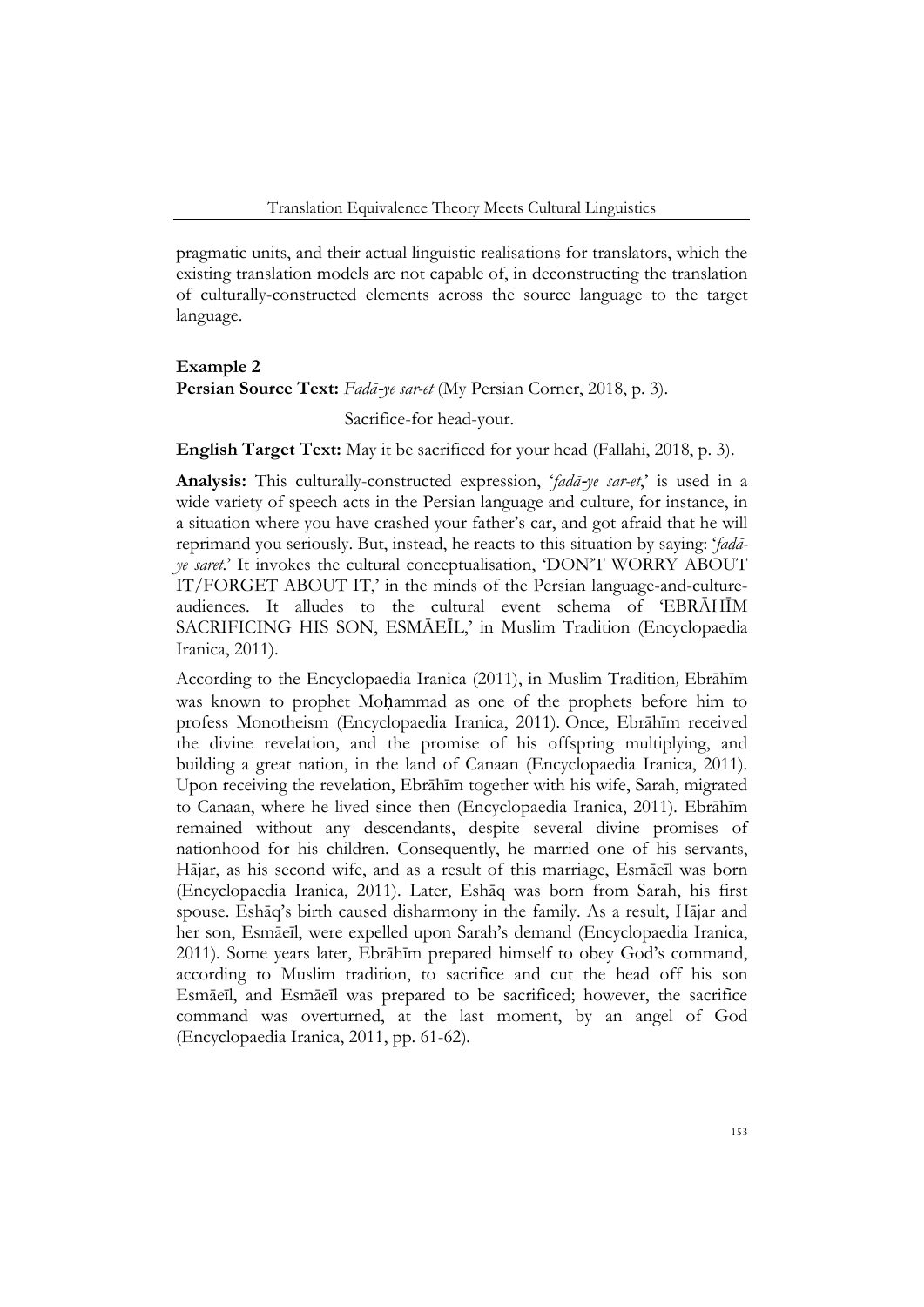Sajjad Kianbakht

Esmāeīl remained sound and safe, no worries were there, and nothing ill-omen happened to him. '*Fadā*-*ye sar-et*' is associated with this cultural event schema that activates the cultural conceptualisation, 'DON'T WORRY ABOUT IT/FORGET ABOUT IT' in the source text. However, in the target text, at the translator-audience level, the translator adopts the expansion translation method, "may it be sacrificed for your head" (Fallahi, 2018, p. 3), which is not capable of recreating the same cultural conceptualisation, 'DON'T WORRY ABOUT IT/FORGET ABOUT IT' in the target text, in order to activate the same impact of the original source text, for the target audience's correct cultural-conceptual-inferences, which consequently impairs the intended function of the original. The 'cultural conceptual equivalence' of '*fadā*-*ye sar-et*' is 'DON'T WORRY ABOUT IT/FORGET ABOUT IT.'

## **Example 3**

#### **Persian Source Text:** *Jān-am* (My Persian Corner, 2018, p. 7).

Soul/life-my.

## **English Target Text:** My Soul (Fallahi, 2018, p. 7).

**Analysis:** This culturally-constructed lexical item, '*jān*,' has many different meanings and conceptualisations associated with it in the Persian language and culture. It underlies a verity of speech acts in Persian, for instance, as a cultural emotion schema it underlies the speech act of 'endearment' used after someone's name in Persian, which is intended to mean 'dear' in English terms. However, in this example, the linguistic expression '*jān-am*' activates the cultural metaphor of addressing 'PEOPLE AS YOUR SOUL/LIFE' in the minds of the Persian language-and-culture-audience (cf. Sharifian, 2012). In this example, in the source text, at the author-audience level, the author exploits the Persian culturally-constructed expression '*jān-am*' to invoke an underlying cultural conceptualisation 'I BEG YOUR PARDON?' and the reference to this Persian cultural conceptualisation is explicit (cf. Rahimieh, 2015). However, in the target text, at the translator-audience level, the translator utilizes the literal translation method, "my soul" (Fallahi, 2018, p. 7), which is not capable of recreating the same cultural conceptualisation*,* 'I BEG YOUR PARDON?' in the target text, in order to activate the same impact of the original source text, for the target readers correct-cultural-conceptual inferences*,* which consequently distorts the intended function of the original. The 'cultural conceptual equivalent' of '*jān-am*' is 'I BEG YOUR PARDON?'.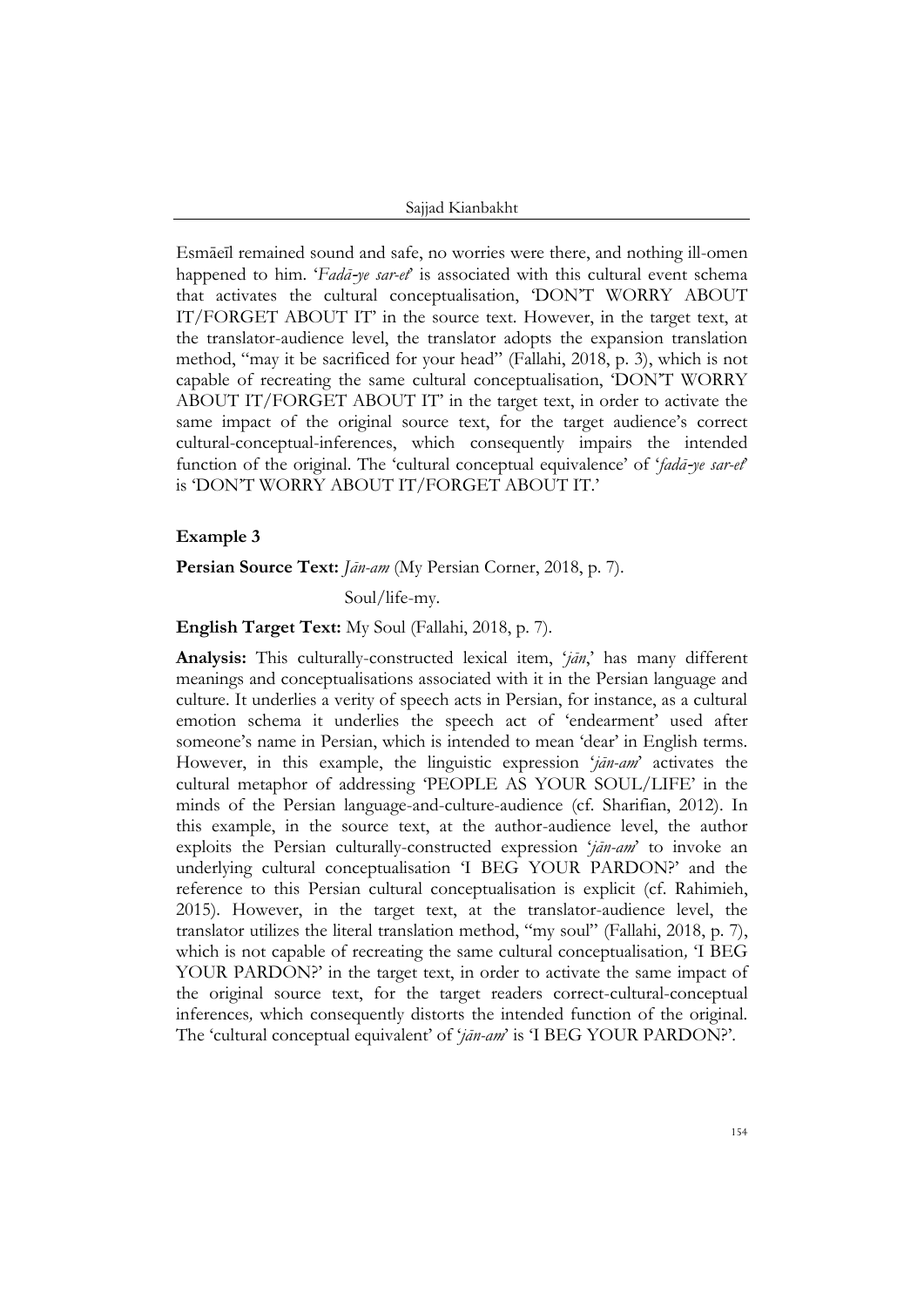### **Example 4**

**Persian Source Text:** *Cheshm-hā-ye-tān ghashang mībīnad* (My Persian Corner, 2018, p. 10).

Eye-s-of-your beautiful see.

**English Target Text:** Your eyes see beautifully (Fallahi, 2018, p. 10).

**Analysis:** This culturally-constructed expression, '*cheshm-hā-ye-tān ghashang mībīnad*,' is closely related to the Persian cultural schema of '*shekasteh-nafsī*,' which has no direct equivalence in English. The cultural schema of '*shekastehnafsī*' (Sharifian, 2005, p. 337), motivates the interlocutors to downplay their talents, skills, achievements - beauty in this example - while praising a similar trait in another speaker. It is a very commonly used norm, in the everyday language use of Persians, which encourages the interlocutors to re-assign the compliment to the giver of the compliment. For instance, in this example, the cultural schema of '*cheshm-hā-ye-tān ghashang mībīnad*,' conjures up the cultural conceptualisation, 'THANK YOU. IT IS NOT ME WHO IS BEAUTIFUL; IT IS YOUR EYES THAT SEE ME BEAUTIFULLY,' for the Persian language-and-culture-audiences. It is a form of 'thank you' in response to a compliment (Sharifian, 2005, p. 337).

In this example, in the source text, at the author-audience level, the author exploits the Persian cultural proposition schema '*cheshm-hā-ye-tān ghashang mībīnad*,' and the reference to this Persian cultural proposition schema is explicit. In the target text, at the translator-audience level, the translator adopts the literal translation method, "your eyes see beautifully" (Fallahi, 2018, p. 10), which is not capable of recreating the same cultural conceptualisation, 'THANK YOU. IT IS NOT ME WHO IS BEAUTIFUL; IT IS YOUR EYES THAT SEE ME BEAUTIFULLY,' in the target text, in order to recreate the same impact of the original source text, for the target audience's correct cultural-conceptual-inferences, which consequently impairs the intended function of the original. All in all, the 'cultural conceptual equivalent' of '*cheshm-hā-ye-tān ghashang mībīnad'* is 'THANK YOU. IT IS NOT ME WHO IS BEAUTIFUL; IT IS YOUR EYES THAT SEE ME BEAUTIFULLY' (cf. Sharifian, 2005).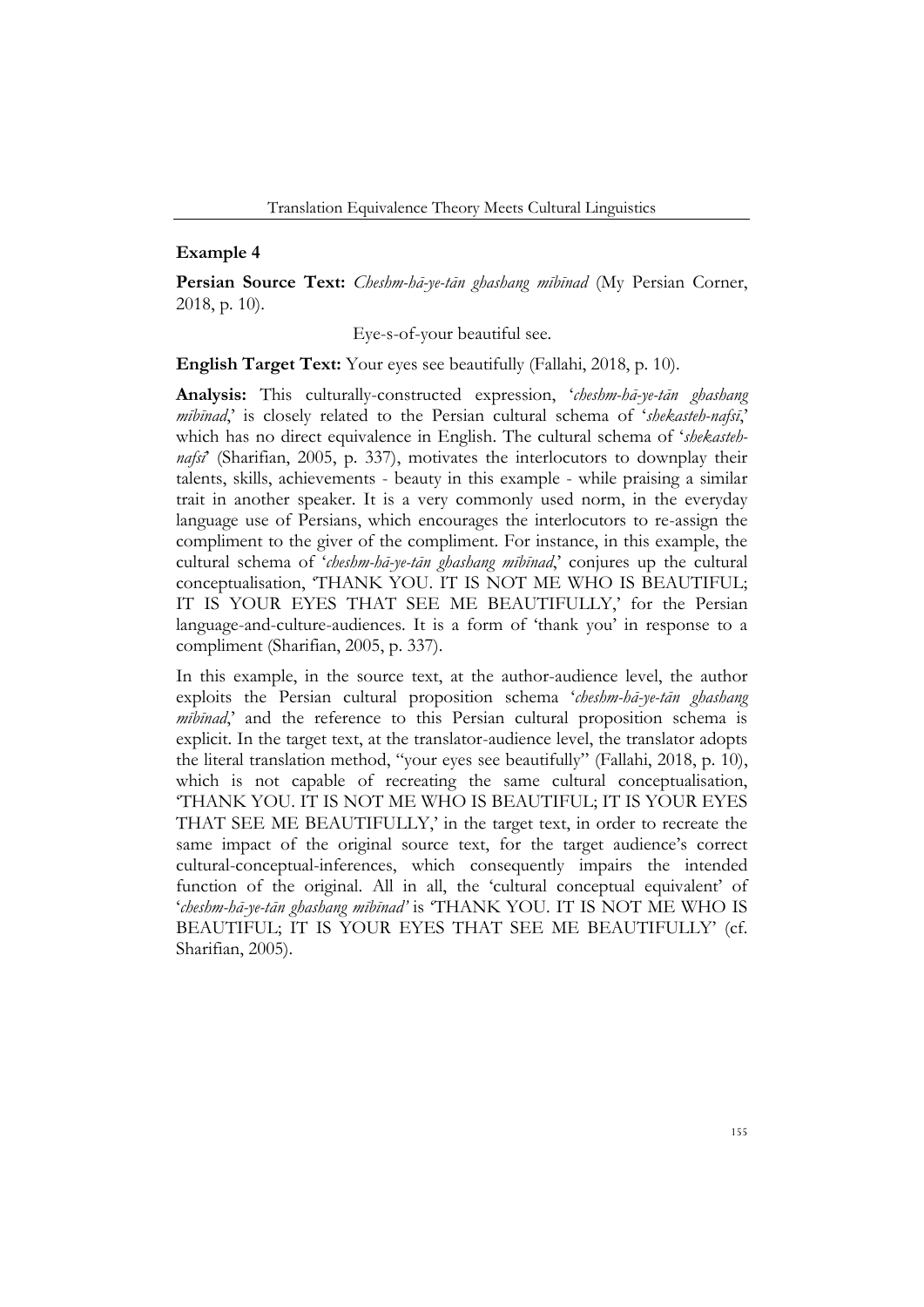#### Sajjad Kianbakht

#### *Discussion and Concluding Remarks*

The analysis of the data in this research indicated that the source text culturally-constructed lexical items draw heavily on various kinds of *cultural conceptualisations,* e.g. *cultural schemas*, *cultural metaphors* and *cultural categories*, and that their meanings cannot be transferred across the source language to the target language by linguistic components "alone." In other words, when translating culturally-constructed lexical items, linguistic components are hardly ever sufficient to explain their configuration and *raison d'être* in order to convey their underlying *cultural conceptualisations* across the source language to the target language for the target audience's correct cultural-conceptual-inferences. We argue that neither the "sense" nor the "form" if translated, can render necessarily the underlying *cultural conceptualisations* associated with a particular lexical item across the source language to the target language. This necessitates paying closer attention to the conceptual aspects of translation in the core model of equivalence, especially conceptual dimensions that are culturally constructed. What we propose in this research, is a new systematic multidisciplinary analytical model, from the meta-theoretical point of view, for an in-depth analysis of culturally-constructed elements – despite their longlasting notorious elusiveness, as analytical objects, in translation studies. The 'Cultural Conceptual Model of Equivalence' developed in this research is capable of capturing, unpacking and analysing the conceptual aspects of translation for the first time, which the existing translation models are not capable of, in deconstructing the translation of culturally-constructed elements across the source language to the target language, for successful/effective intercultural communication. Several scholars often lucidly emphasize that taking into account multiple culturally-constructed conceptual dimensions underlying language features and linguistic expressions in order to provide an exhaustive model of translation equivalence, is a large step for translation scholars, which the present research attempted to take. Several other researchers support this discussion, and it is in line with the progressive global currents towards conceptual transfer in translation, language and cultural studies. A notion which increases intercultural understanding, and which needs desperate attention and exploration, perhaps more than ever in the history of human interaction, in this globalized world.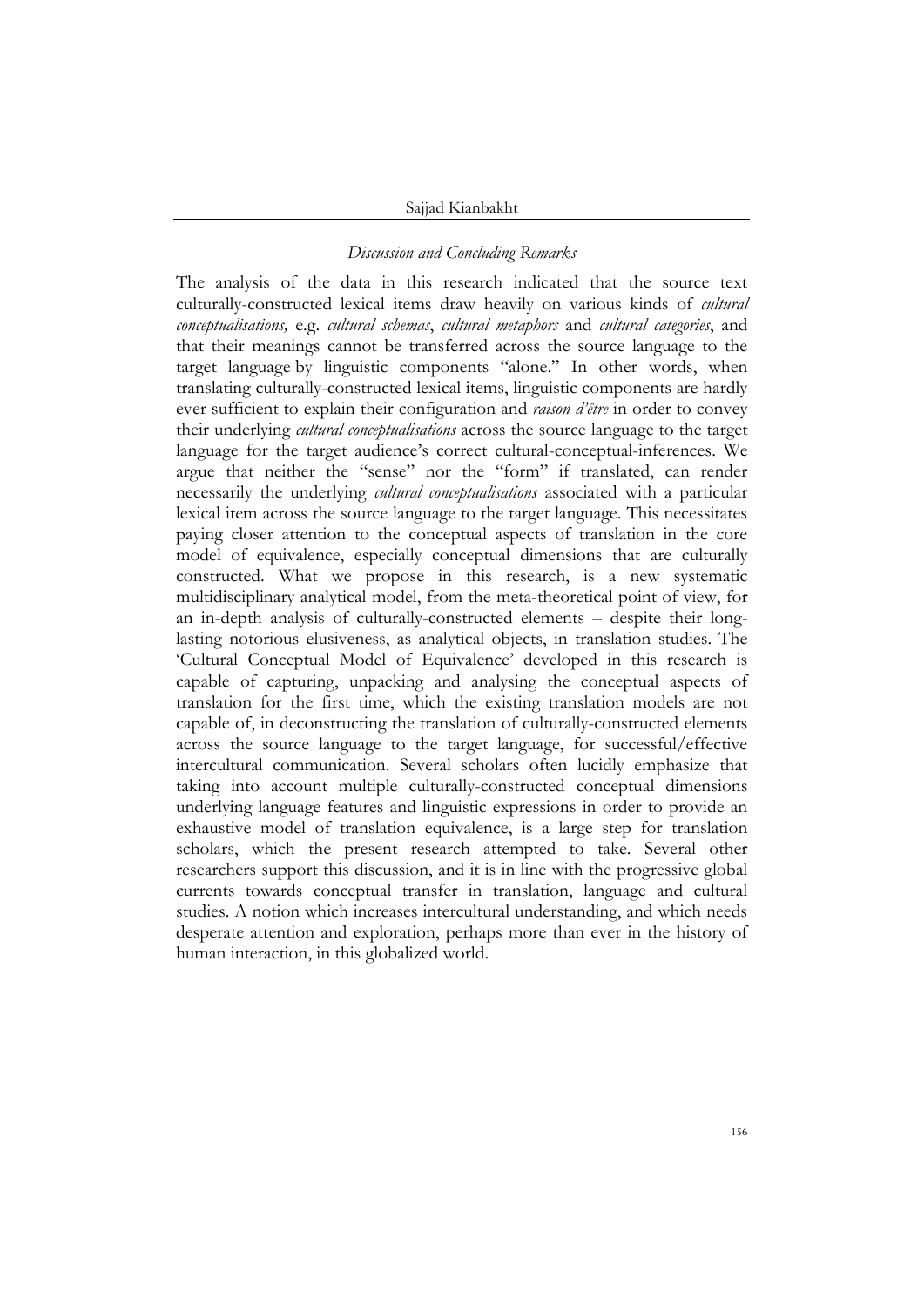#### *References*

- Aryanpur Kashani, A., & Aryanpur Kashani, M. (1984) *Aryanpur Persian-English Dictionary*. Tehran: Amir-Kabir Publications.
- Bassnett, S. (2011) 'The translator as cross-cultural mediator'. *The Oxford Handbook of Translation Studies, 77*, 85.
- Brekhus, W., & Ignatow, G. (2019) *The Oxford handbook of cognitive sociology*. New York: Oxford University Press.
- Cowie, M., & Shuttleworth, M. (1997) *Dictionary of translation studies*. Manchester: St. Jerome.
- Fallahi, P. (2018) My Persian Corner. Available on: <https://www.mypersiancorner.com/>
- Fallahi, P. (2019) My Persian Corner. Available on: <https://www.mypersiancorner.com/>
- Gambier, Y., & Stecconi, U. (2019) *A world atlas of translation* (Vol. 145). Amsterdam: John Benjamins Publishing Company.
- Gambier, Y., & Van Doorslaer, L. (2010) *Handbook of translation studies* (Vol. 1). Amsterdam: John Benjamins Publishing.
- Hermans, T. (2019) *Translation in systems: Descriptive and systemic approaches explained*. London: Routledge.
- Kecskes, I. (2015) 'Intracultural communication and intercultural communication: Are they different?' *International Review of Pragmatics, 7*(2), 171-194.
- Lakoff, G. (1987) 'The death of dead metaphor'. *Metaphor and symbol, 2*(2), 143-147.
- Lakoff, G., & Johnson, M. (1980) 'The metaphorical structure of the human conceptual system'. *Cognitive science, 4*(2), 195-208.
- Leuven-Zwart, K. v. (1989) 'Translation and original: Similarities and dissimilarities, I'. *Target. International Journal of Translation Studies, 1*(2), 151-181.
- Leuven-Zwart, K. v. (1990) 'Translation and original: Similarities and dissimilarities, II'. *Target. International Journal of Translation Studies, 2*(1), 69-95.
- Merriam-Webster Dictionary. (2019) *The Merriam-Webster dictionary*. Massachusetts: Merriam-Webster, Incorporated.
- Munoz Basols, J. F. (2012) *The Sound of Humor: Translation, Culture and Phonological Jokes.* (Doctoral dissertation). Universitat Pompeu Fabra, Spain.
- Muñoz Martín, R., & Cardona Guerra, J. M. (2019) 'Translating in fits and starts: pause thresholds and roles in the research of translation processes'. *Perspectives, 27*(4), 525-551.
- Neubert, A., & Shreve, G. M. (1992) *Translation as text.* Kent: Kent State University Press.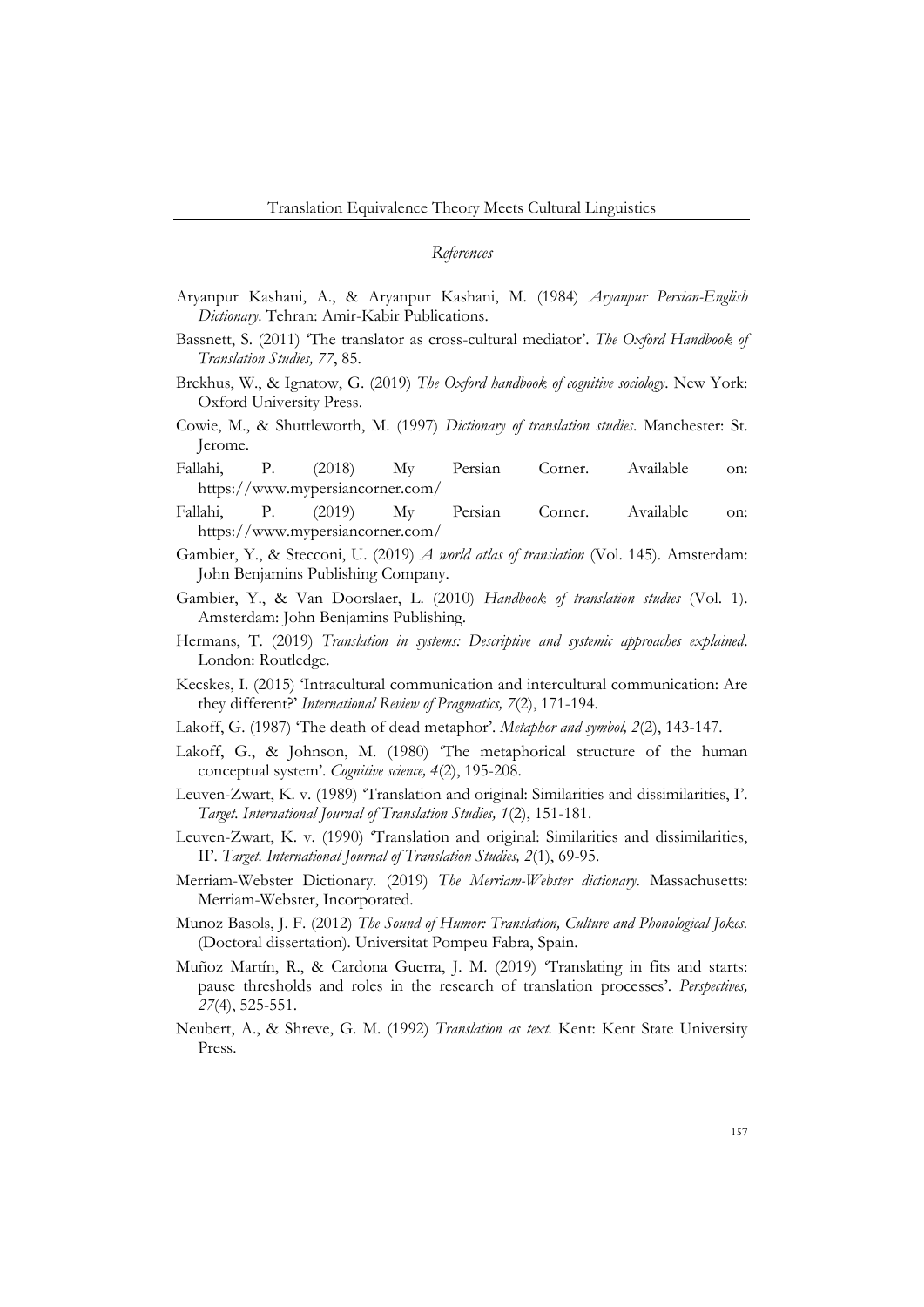Nida, E. (1964) *Toward a Science of Translating*. Leiden, Netherlands: EJ Brill.

- Nord, C. (2010) 'Text function and meaning on skopos-oriented translation'. In Lewandowska-Tomaszczyk Barbara (Ed.), *Meaning in Translation* (pp. 183-192). Frankfurt: Peter Lang.
- Nord, C. (2018) *Translating as a Purposeful Activity: Functionalist Approaches Explained* (2nd ed.). New York: Routledge.
- Peeters, B. (2016) 'Applied Ethnolinguistics'. *International Journal of Language and Culture, 3*(2), 137-160.
- Polzenhagen, F., & Xia, X. (2014) 'Language, culture, and prototypicality'. In *The Routledge handbook of language and culture* (pp. 269-285). London: Routledge.
- Rahimieh, N. (2015). *Iranian Culture: Representation and Identity*. London: Routledge.
- Reiss, K., & Vermeer, H. J. (2014) *Towards a general theory of translational action: Skopos theory explained*. London: Routledge.
- Rojo López, A. M. (2002) 'Applying frame semantics to translation: A practical example'. *Meta: journal des traducteurs/Meta: Translators' Journal, 47*(3), 312-350.
- Rojo López, A. M. (2015) 'Translation meets cognitive science: The imprint of translation on cognitive processing'. *Multilingua, 34*(6), 721-746.
- Santoyo, J. (1986) 'A Propósito Del Término' [on the subject of the terminology]. *Babel, 32*(1), 50-55.
- Santoyo, J., & Rabadan, R. (1991) 'Basic Spanish Terminology for Translation Studies: a Proposal'. *Meta: journal des traducteurs/Meta: Translators' Journal, 36*(1), 318-322.
- Sharifian, F. (2001) 'Schema-based processing in Australian speakers of Aboriginal English'. *Language and Intercultural Communication, 1*(2), 120-134.
- Sharifian, F. (2003) 'On cultural conceptualisations'. *Journal of Cognition and Culture, 3*(3), 187-207.
- Sharifian, F. (2005) 'The Persian cultural schema of shekasteh-nafsi: A study of compliment responses in Persian and Anglo-Australian speakers'. *Pragmatics & Cognition, 13*(2), 337-361.
- Sharifian, F. (2011) *Cultural conceptualisations and language: Theoretical framework and applications* (Vol. 1). Amsterdam: John Benjamins Publishing.
- Sharifian, F. (2012) 'Translation and body-part terms: The case of cheshm 'eye'in Persian'. *Journal of Language, Culture, and Translation, 1*(1), 1-16.
- Sharifian, F. (2013a) 'Cultural linguistics and intercultural communication'. *Language and intercultural communication in the new era* (pp. 74-94). London: Routledge.
- Sharifian, F. (2014) 'Cultural schemas as 'common ground''. In *Wrestling with words and meanings: Essays in honour of Keith Allan* (pp. 219-235). Melbourne: Monash University Publishing.